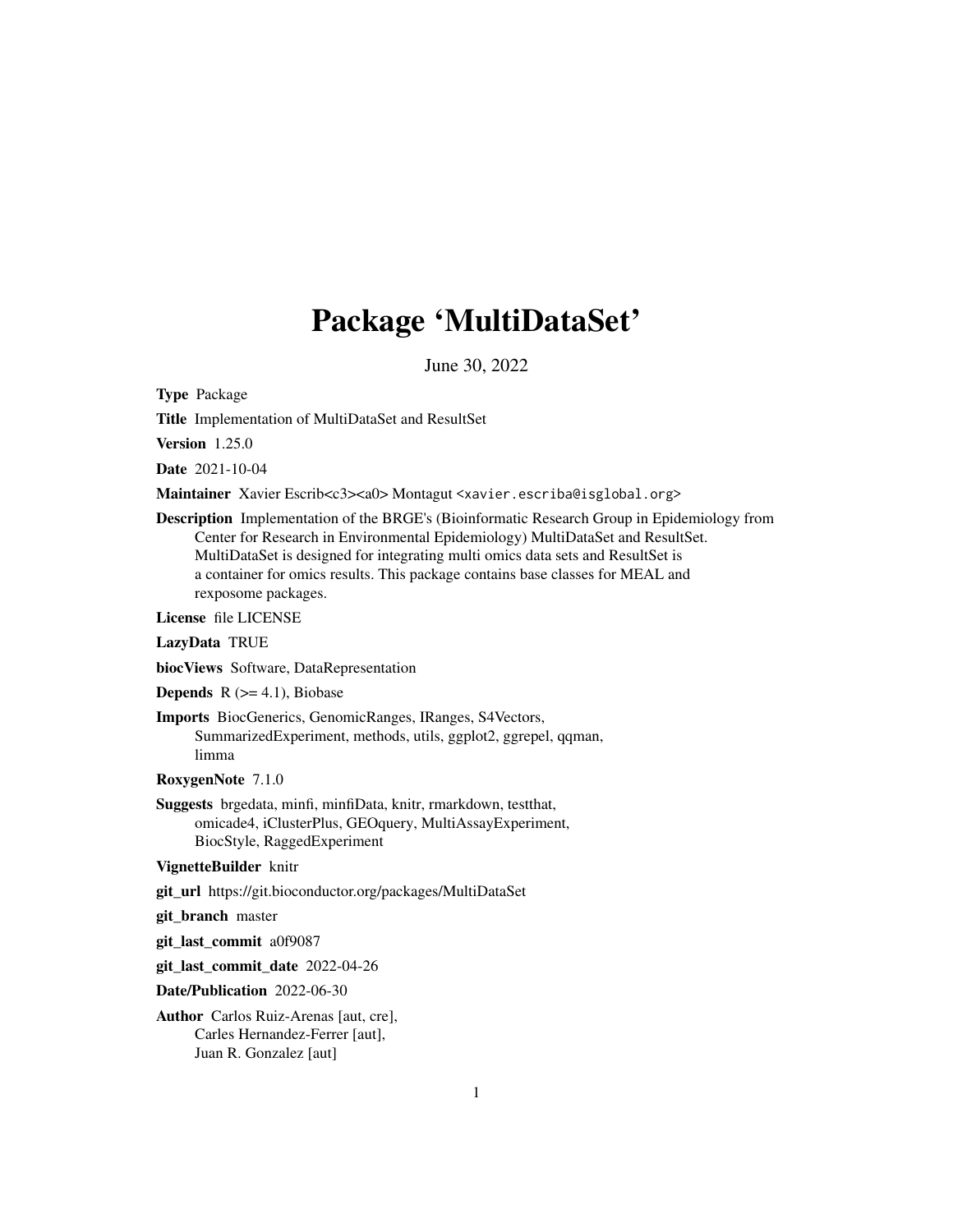# <span id="page-1-0"></span>R topics documented:

|       | $\overline{2}$             |
|-------|----------------------------|
|       | 3                          |
|       | $\overline{4}$             |
|       | $\overline{\phantom{0}}$ 5 |
|       | 5                          |
|       | $\overline{7}$             |
|       | 8                          |
|       | 8                          |
|       | 9                          |
|       |                            |
|       | $-11$                      |
|       |                            |
|       |                            |
|       |                            |
|       |                            |
|       |                            |
|       |                            |
|       |                            |
|       |                            |
|       |                            |
|       |                            |
|       |                            |
|       |                            |
|       |                            |
|       |                            |
|       |                            |
| Index | 27                         |
|       |                            |

<span id="page-1-1"></span>add\_eset *Method to add an* eSet *to* MultiDataSet*.*

# Description

This method adds or overwrites a slot of a MultiDataSet with the content of the given eSet.

# Usage

```
add_eset(
 object,
 set,
 dataset.type,
 dataset.name = NULL,
  sample.tables = NULL,
  feature.tables = NULL,
 warnings = TRUE,
 overwrite = FALSE,
```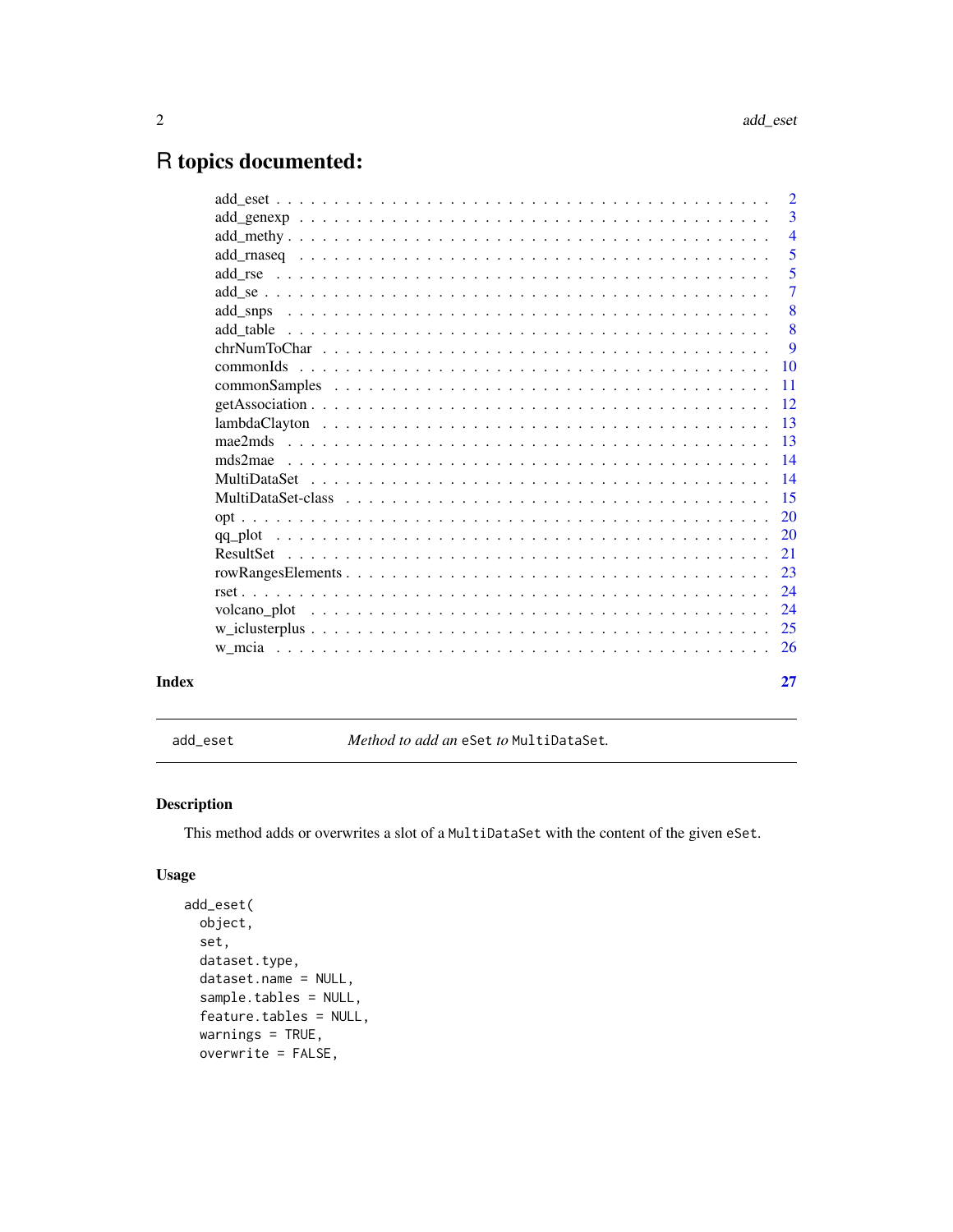<span id="page-2-0"></span>GRanges

 $\lambda$ 

# Arguments

| object        | MultiDataSet that will be filled.                                                                                                                               |
|---------------|-----------------------------------------------------------------------------------------------------------------------------------------------------------------|
| set           | Object derived from eSet to be used to fill the slot.                                                                                                           |
| dataset.tvpe  | Character with the type of data of the omic set (e.g. expression, methylation)                                                                                  |
| dataset.name  | Character with the specific name for this set (NULL by default). It is useful<br>when there are several sets of the same type (e.g. multiple expression assays) |
| sample.tables | Character with the names of the slots with sample data besides phenoData.                                                                                       |
|               | feature, tables Character with the names of the slots with feature data besides featureData.                                                                    |
| warnings      | Logical to indicate if warnings will be displayed.                                                                                                              |
| overwrite     | Logical to indicate if the set stored in the slot will be overwritten.                                                                                          |
| GRanges       | GenomicRanges to be included in rowRanges slot.                                                                                                                 |

# Value

A new MultiDataSet with a slot filled.

#### See Also

[add\\_methy](#page-3-1), [add\\_genexp](#page-2-1), [add\\_rnaseq](#page-4-1), [add\\_snps](#page-7-1)

# Examples

```
multi <- createMultiDataSet()
eset <- new("ExpressionSet", exprs = matrix(runif(10), 5))
multi <- add_eset(multi, eset, "exampledata", GRanges = NA)
```
<span id="page-2-1"></span>add\_genexp *Method to add an expression microarray dataset to* MultiDataSet*.*

# Description

This method adds or overwrites the slot "expression" of an MultiDataSet with the content of the given ExpressionSet. The fData of the ExpressionSet must contain the columns chromosome, start and end.

#### Usage

```
add_genexp(object, gexpSet, ...)
```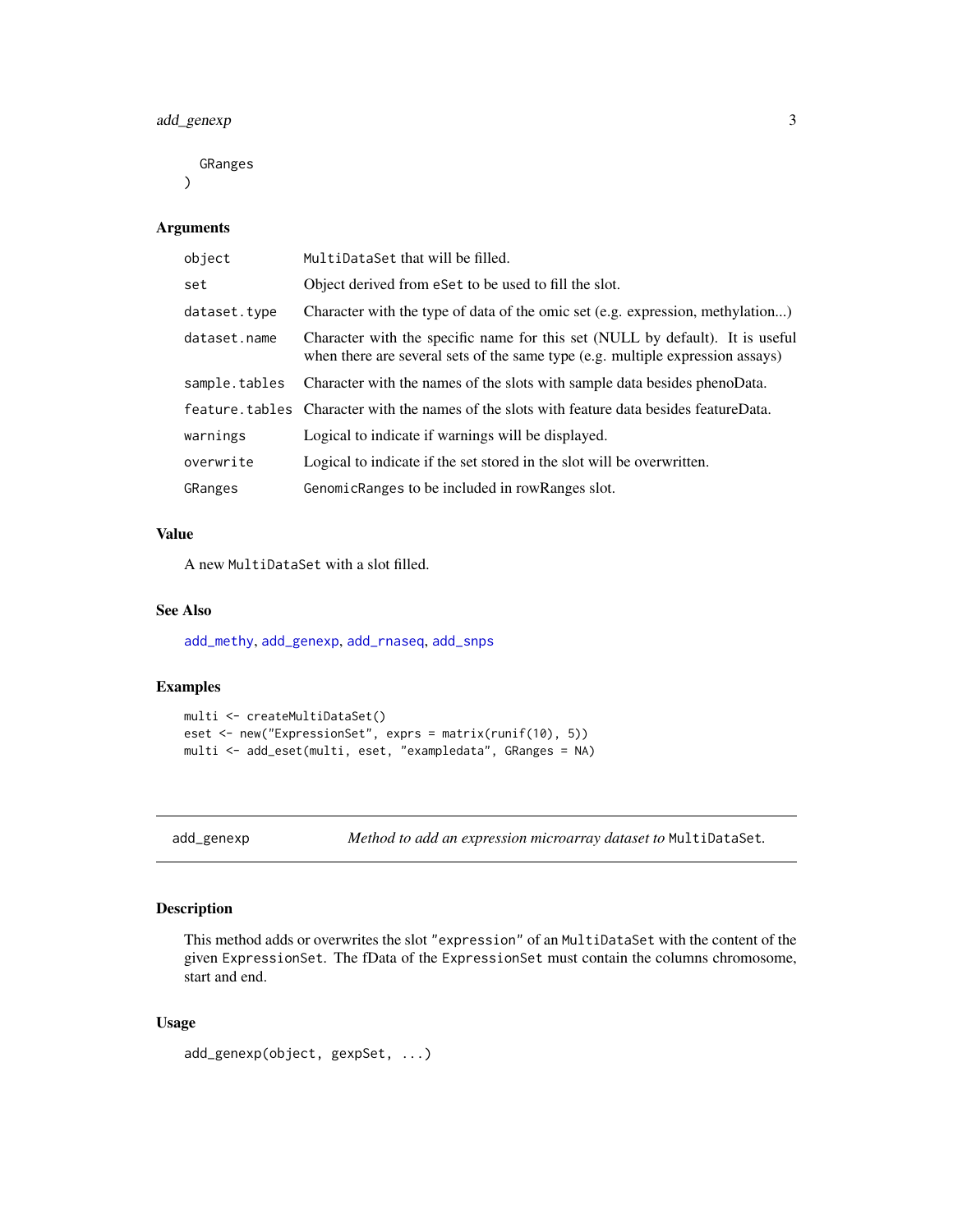#### <span id="page-3-0"></span>**Arguments**

| object  | MultiDataSet that will be filled.           |
|---------|---------------------------------------------|
| gexpSet | Expression Set to be used to fill the slot. |
| .       | Arguments to be passed to add_eset.         |

# Value

A new MultiDataSet with the slot "expression" filled.

#### Examples

```
multi <- createMultiDataSet()
eset <- new("ExpressionSet", exprs = matrix(runif(4), 2))
fData(eset) <- data.frame(chromosome = c("chr1", "chr2"), start = c(12414, 1234321),end = c(121241, 124124114), stringsAsFactors = FALSE)
multi <- add_genexp(multi, eset)
```
<span id="page-3-1"></span>add\_methy *Method to add a slot of methylation to* MultiDataSet*.*

#### Description

This method adds or overwrites the slot "methylation" of an MultiDataSet with the content of the given MethylationSet or RatioSet. The fData of the input object must contain the columns chromosome and position.

# Usage

```
add_methy(object, methySet, ...)
```
# Arguments

| object                  | MultiDataSet that will be filled.                         |
|-------------------------|-----------------------------------------------------------|
| methySet                | Methylation Set or Ratio Set to be used to fill the slot. |
| $\cdot$ $\cdot$ $\cdot$ | Further arguments to be passed to add eset.               |

# Value

A new MultiDataSet with the slot "methylation" filled.

```
if (require(brgedata)){
multi <- createMultiDataSet()
multi <- add_methy(multi, brge_methy[1:100, ])
}
```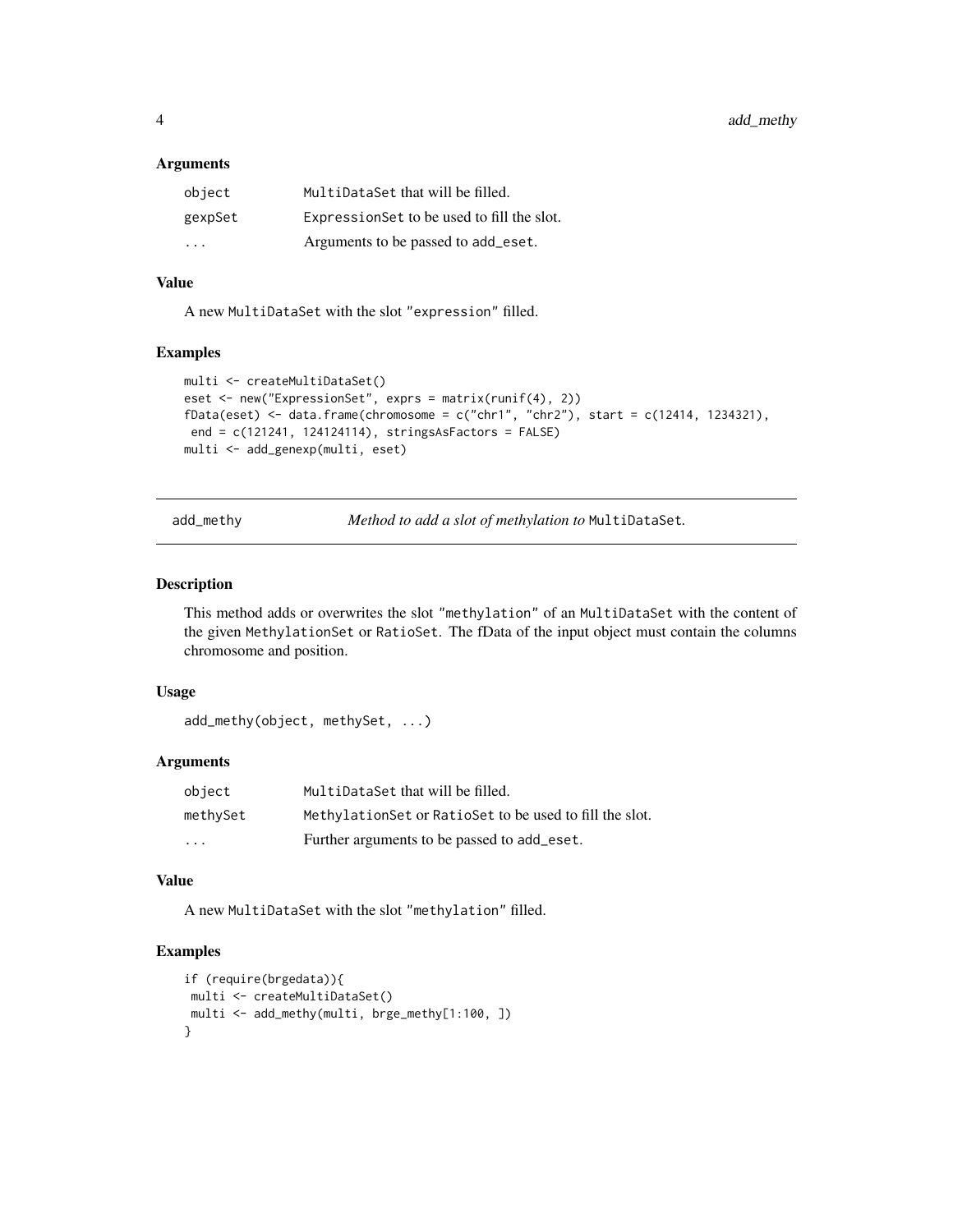<span id="page-4-1"></span><span id="page-4-0"></span>

This method adds or overwrites the slot "rnaseq" of an MultiDataSet with the content of the given ExpressionSet. The fData of the ExpressionSet must contain the columns chromosome, start and end.

#### Usage

add\_rnaseq(object, rnaSet, ...)

#### Arguments

| object | MultiDataSet that will be filled.           |
|--------|---------------------------------------------|
| rnaSet | Expression Set to be used to fill the slot. |
| .      | Arguments to be passed to add eset.         |

#### Value

A new MultiDataSet with the slot "rnaseq" filled.

#### Examples

```
multi <- createMultiDataSet()
eset <- new("ExpressionSet", exprs = matrix(runif(4), 2))
fData(eset) <- data.frame(chromosome = c("chr1", "chr2"), start = c(12414, 1234321),
 end = c(121241, 12122414), stringsAsFactors = FALSE)
multi <- add_genexp(multi, eset)
```
<span id="page-4-2"></span>add\_rse *Method to add a* RangedSummarizedExperiment *to* MultiDataSet*.*

# Description

This method adds or overwrites a slot of a MultiDataSet with the content of the given RangedSummarizedExperiment.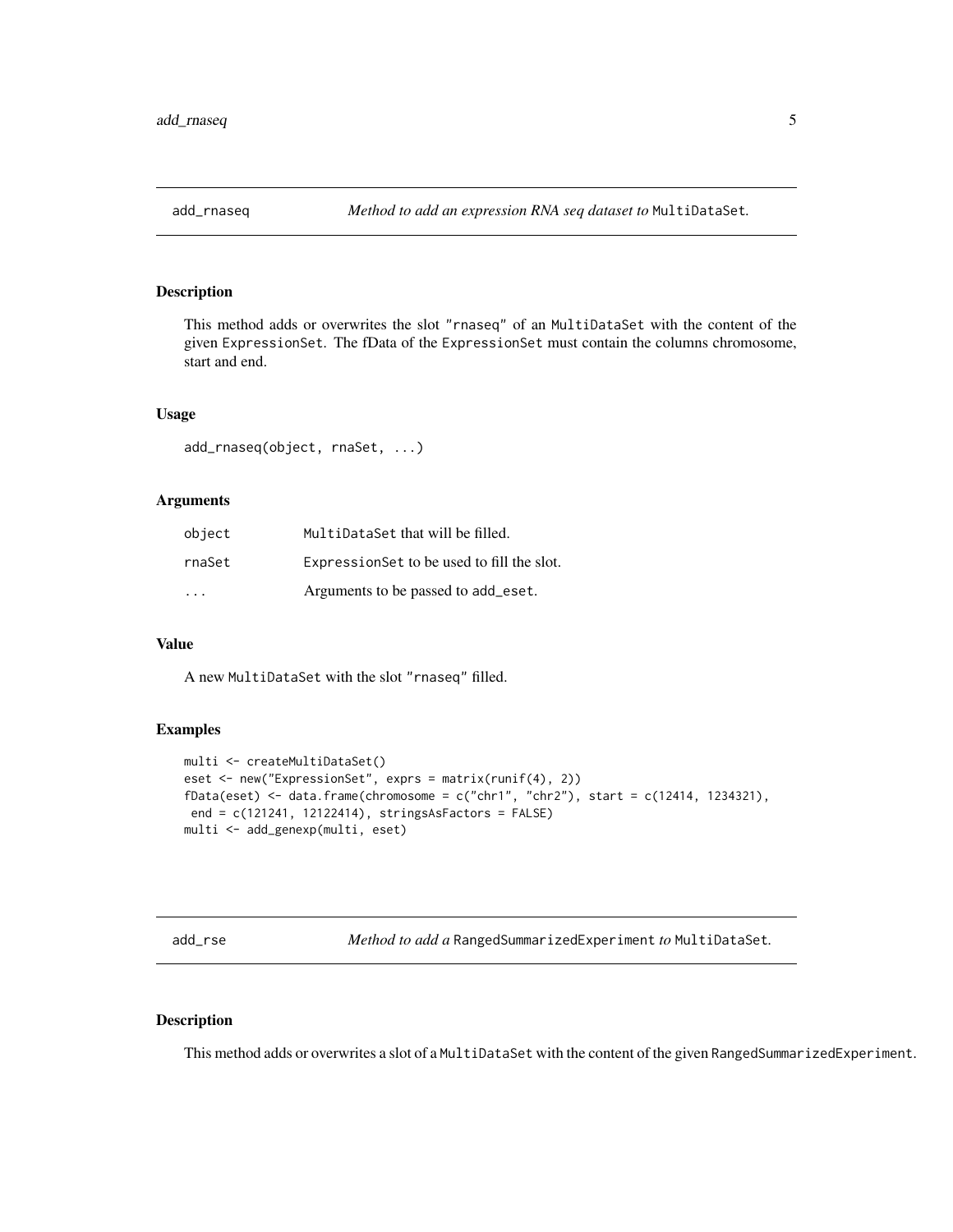## Usage

```
add_rse(
  object,
  set,
  dataset.type,
  dataset.name = NULL,
  sample.tables = NULL,
  feature.tables = NULL,
  warnings = TRUE,
 overwrite = FALSE
\lambda
```
#### Arguments

| object        | MultiDataSet that will be filled.                                                                                                                               |
|---------------|-----------------------------------------------------------------------------------------------------------------------------------------------------------------|
| set           | Object derived from RangedSummarizedExperiment to be used to fill the slot.                                                                                     |
| dataset.type  | Character with the type of data of the omic set (e.g. expression, methylation)                                                                                  |
| dataset.name  | Character with the specific name for this set (NULL by default). It is useful<br>when there are several sets of the same type (e.g. multiple expression assays) |
| sample.tables | Character with the names of the slots with sample data besides colData.                                                                                         |
|               | feature, tables Character with the names of the slots with feature data besides rowData.                                                                        |
| warnings      | Logical to indicate if warnings will be displayed.                                                                                                              |
| overwrite     | Logical to indicate if the set stored in the slot will be overwritten.                                                                                          |

#### Value

A new MultiDataSet with a slot filled.

```
if (require(GenomicRanges) & require(SummarizedExperiment)){
multi <- createMultiDataSet()
counts <- matrix(runif(200 * 6, 1, 1e4), 200)
rowRanges <- GRanges(rep(c("chr1", "chr2"), c(50, 150)),
                     IRanges(floor(runif(200, 1e5, 1e6)), width=100),
                     strand=sample(c("+", "-"), 200, TRUE),
                     feature_id=sprintf("ID%03d", 1:200))
colData <- DataFrame(Treatment=rep(c("ChIP", "Input"), 3),
                    row.names=LETTERS[1:6], id = LETTERS[1:6])
names(rowRanges) <- 1:200
rse <- SummarizedExperiment(assays=SimpleList(counts=counts),
                            rowRanges=rowRanges, colData=colData)
multi <- add_rse(multi, rse, "rseEx")
}
```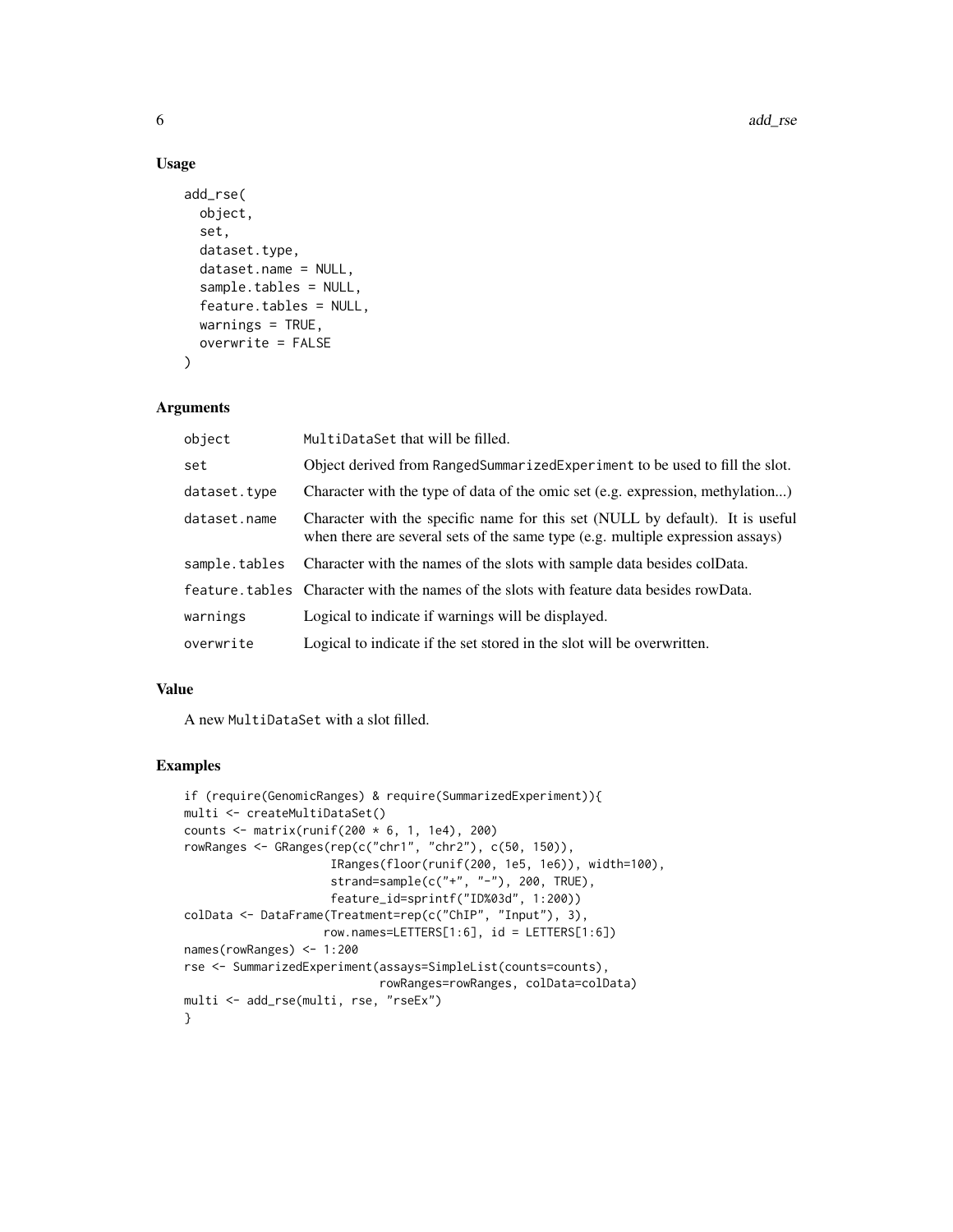<span id="page-6-0"></span>

This method adds or overwrites a slot of a MultiDataSet with the content of the given SummarizedExperiment.

# Usage

```
add_se(
 object,
  set,
  dataset.type,
  dataset.name = NULL,
  sample.tables = NULL,
  feature.tables = NULL,
  warnings = TRUE,
  overwrite = FALSE,
  GRanges
)
```
# Arguments

| object        | MultiDataSet that will be filled.                                                                                                                               |
|---------------|-----------------------------------------------------------------------------------------------------------------------------------------------------------------|
| set           | Object derived from Summarized Experiment to be used to fill the slot.                                                                                          |
| dataset.type  | Character with the type of data of the omic set (e.g. expression, methylation)                                                                                  |
| dataset.name  | Character with the specific name for this set (NULL by default). It is useful<br>when there are several sets of the same type (e.g. multiple expression assays) |
| sample.tables | Character with the names of the slots with sample data besides colData.                                                                                         |
|               | feature, tables Character with the names of the slots with feature data besides rowData.                                                                        |
| warnings      | Logical to indicate if warnings will be displayed.                                                                                                              |
| overwrite     | Logical to indicate if the set stored in the slot will be overwritten.                                                                                          |
| GRanges       | GenomicRanges to be included in rowRanges slot.                                                                                                                 |

#### Value

A new MultiDataSet with a slot filled.

```
multi <- createMultiDataSet()
se <- SummarizedExperiment::SummarizedExperiment(matrix(runif(10), 5))
multi <- add_se(multi, se, "exampledata", GRanges = NA)
```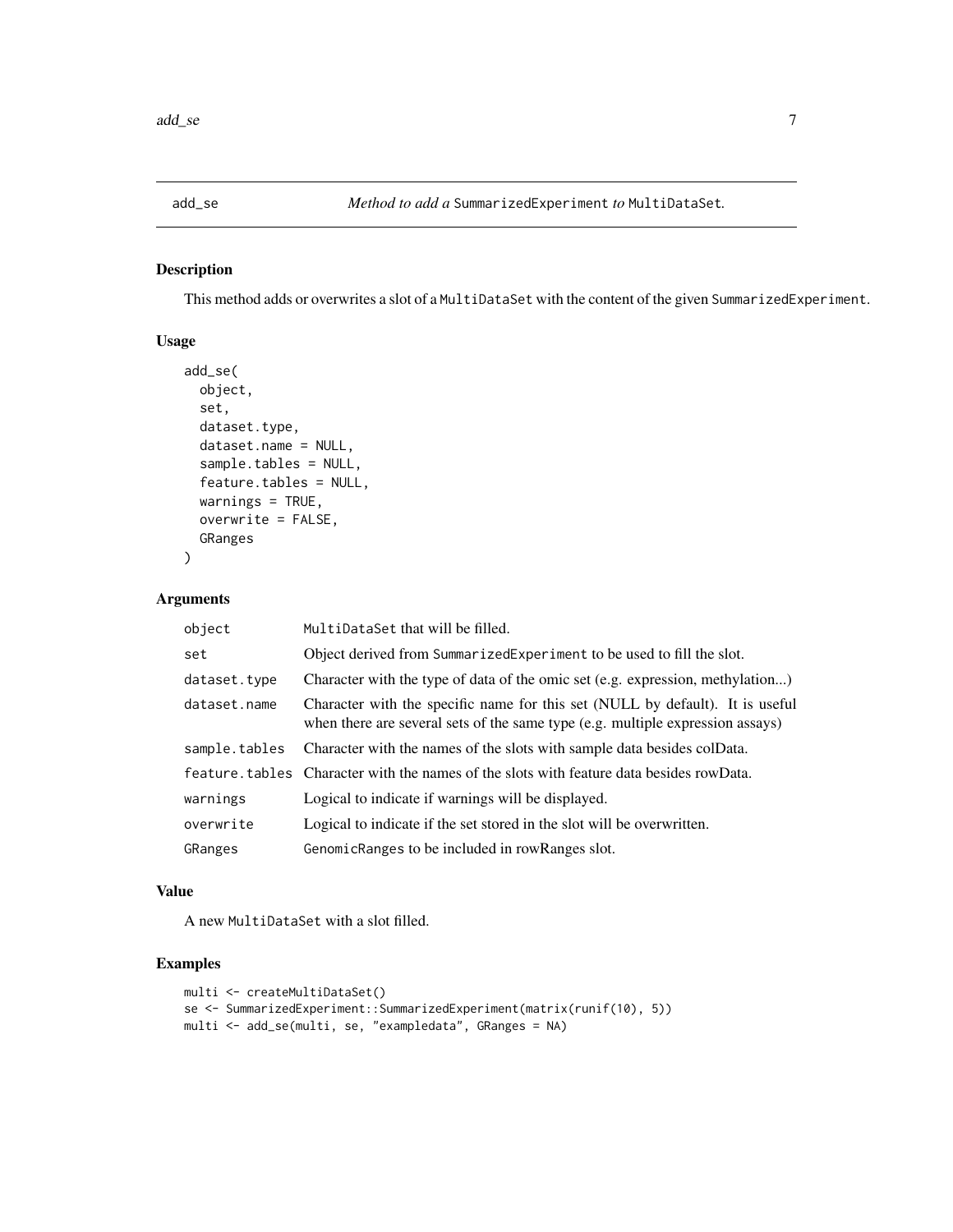<span id="page-7-1"></span><span id="page-7-0"></span>

This method adds or overwrites the slot "snps" of an MultiDataSet with the content of the given SnpSet. The fData of the SnpSet must contain the columns chromosome and position.

#### Usage

```
add_snps(object, snpSet, ...)
```
#### Arguments

| object | MultiDataSet that will be filled.   |
|--------|-------------------------------------|
| snpSet | SnpSet to be used to fill the slot. |
| .      | Arguments to be passed to add_eset. |

# Value

A new MultiDataSet with the slot "snps" filled.

# Examples

```
multi <- createMultiDataSet()
geno <- matrix(c(3,1,2,1), ncol = 2)colnames(geno) <- c("VAL0156", "VAL0372")
rownames(geno) <- c("rs3115860", "SNP1-1628854")
map <- AnnotatedDataFrame(data.frame(chromosome = c("chr1", "chr2"), position = c(12414, 1234321),
     stringsAsFactors = FALSE))
rownames(map) <- rownames(geno)
snpSet <- new("SnpSet", call = geno, featureData = map)
pheno <- data.frame(id = c("VAL0156", "VAL0372"))rownames(pheno) <- c("VAL0156", "VAL0372")
pData(snpSet) <- pheno
multi <- add_snps(multi, snpSet)
```
add\_table *Method to add a* matrix *to* MultiDataSet*.*

#### Description

This method adds or overwrites a slot of a MultiDataSet with the content of the given matrix.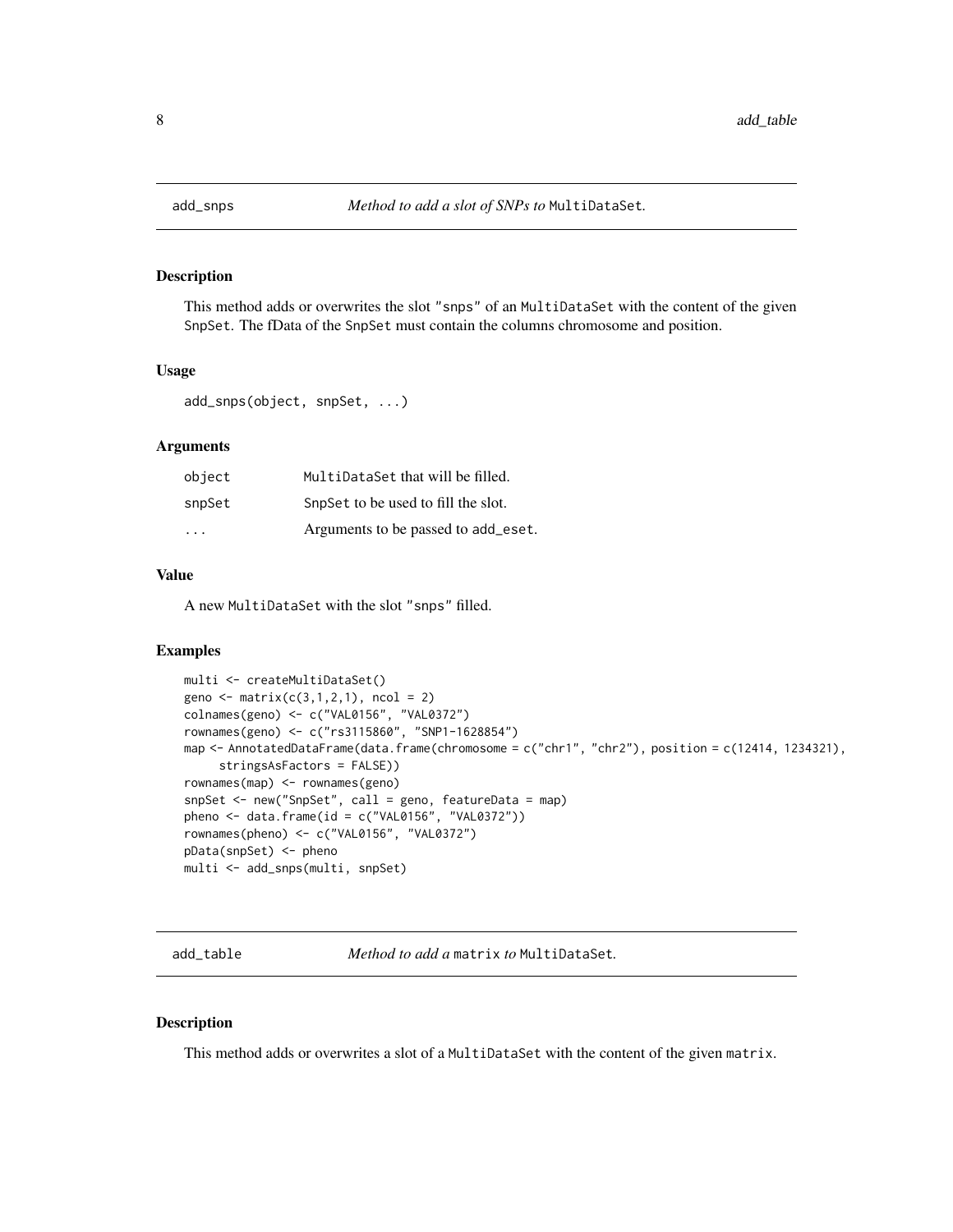# <span id="page-8-0"></span>chrNumToChar 9

# Usage

```
add_table(
  object,
  set,
  dataset.type,
  dataset.name = NULL,
  warnings = TRUE,overwrite = FALSE
)
```
#### Arguments

| object       | MultiDataSet that will be filled.                                                                                              |
|--------------|--------------------------------------------------------------------------------------------------------------------------------|
| set          | matrix used to fill the slot.                                                                                                  |
| dataset.type | Character with the type of data                                                                                                |
| dataset.name | Character with the specific name for this set (NULL by default). It is useful<br>when there are several sets of the same type. |
| warnings     | Logical to indicate if warnings will be displayed.                                                                             |
| overwrite    | Logical to indicate if the set stored in the slot will be overwritten.                                                         |

# Value

A new MultiDataSet with a slot filled.

# Examples

```
multi <- createMultiDataSet()
mat \leq matrix(runif(12), nrow = 3)
colnames(mat) <- paste0("S", 1:4)
rownames(mat) <- paste0("F", 1:3)
multi <- add_table(multi, mat, "exampledata")
```
chrNumToChar *Convert chr numbers to chr strings*

# Description

Given a vector of number representing the chromosomes, convert them to string (e.g 1 to chr1). 23 is consider chrX, 24 is chrY, 25 is chrXY (probes shared between chromosomes X and Y) and 26 is chrMT.

#### Usage

```
chrNumToChar(vector)
```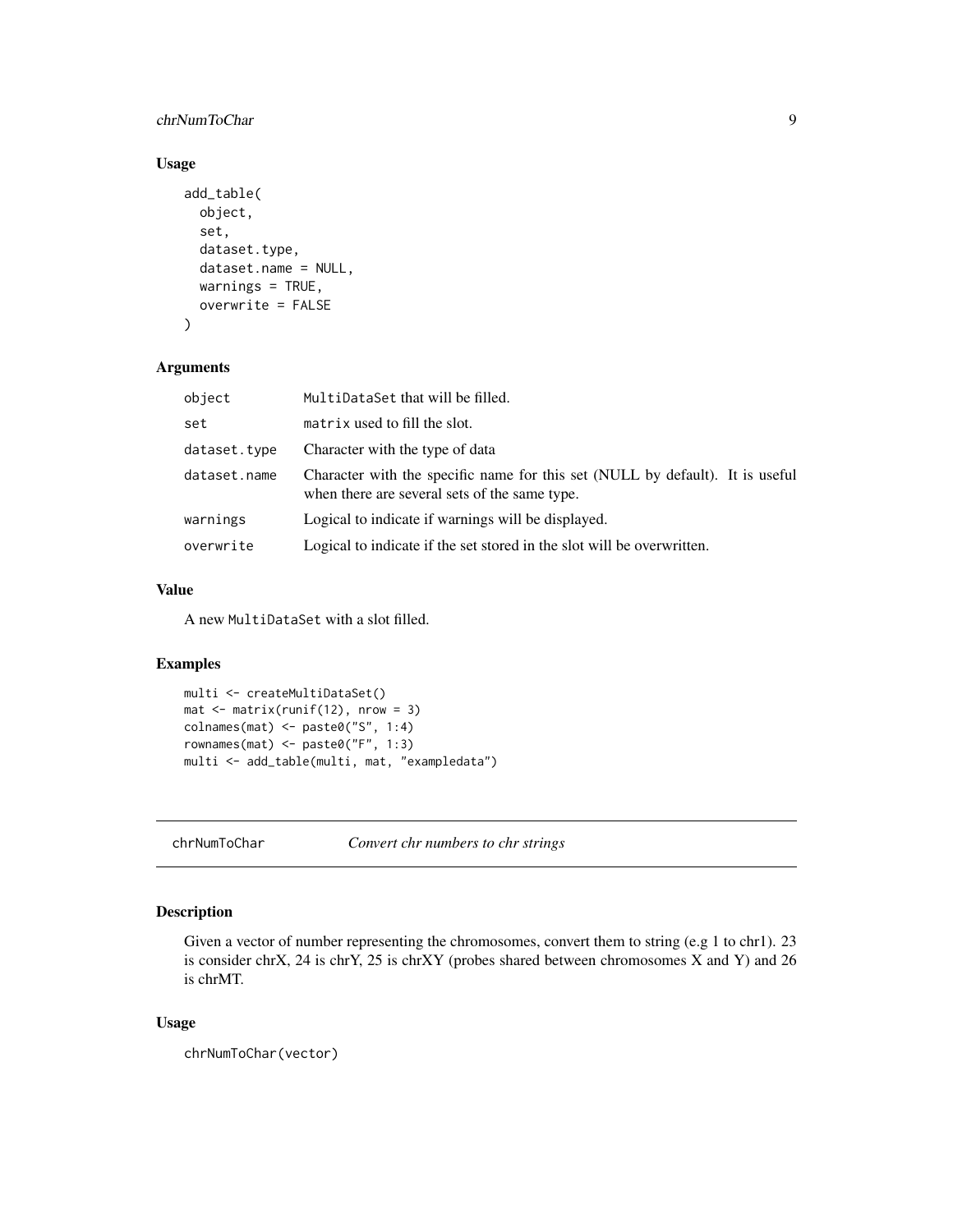#### <span id="page-9-0"></span>10 commonIds commonIds and the commonIds commonIds commonIds commonIds commonIds commonIds commonIds commonIds commonIds commonIds commonIds commonIds commonIds commonIds commonIds commonIds commonIds commonIds commonIds c

#### **Arguments**

vector The vector with the chromosome numbers

#### Value

A vector with the chromosomes in string format.

#### Examples

```
chromosomes <- c(1, 3, 4, 23, 15)
stringChrs <- chrNumToChar(chromosomes)
stringChrs
```
#### commonIds *Get the name of the ids common to all datasets*

# Description

Get the name of the ids common to all datasets

#### Usage

```
commonIds(object)
```
#### Arguments

object MultiDataSet that will be filtered.

#### Value

Character vector with the common ids.

```
multi <- createMultiDataSet()
eset <- new("ExpressionSet", exprs = matrix(runif(9), ncol = 3))
fData(eset) <- data.frame(chromosome = c("chr1", "chr1", "chr1"),
                          start = c(1, 5, 10), end = c(4, 6, 14),
                          stringsAsFactors = FALSE)
sampleNames(eset) <- c("S1", "S2", "S3")
pData(eset) <- data.frame(id = c("S1", "S2", "S3"))
rownames(pData(eset)) <- c("S1", "S2", "S3")
multi <- add_genexp(multi, eset, dataset.name = "g1")
eset <- new("ExpressionSet", exprs = matrix(runif(8), ncol = 2))
fData(eset) <- data.frame(chromosome = c("chr1", "chr1", "chr1", "chr1"),
                          start = c(1, 14, 25, 104), end = c(11, 16, 28, 115),
                          stringsAsFactors = FALSE)
sampleNames(eset) <- c("S1", "G2")
pData(eset) < - data frame(id = c("S1", "G2"))
```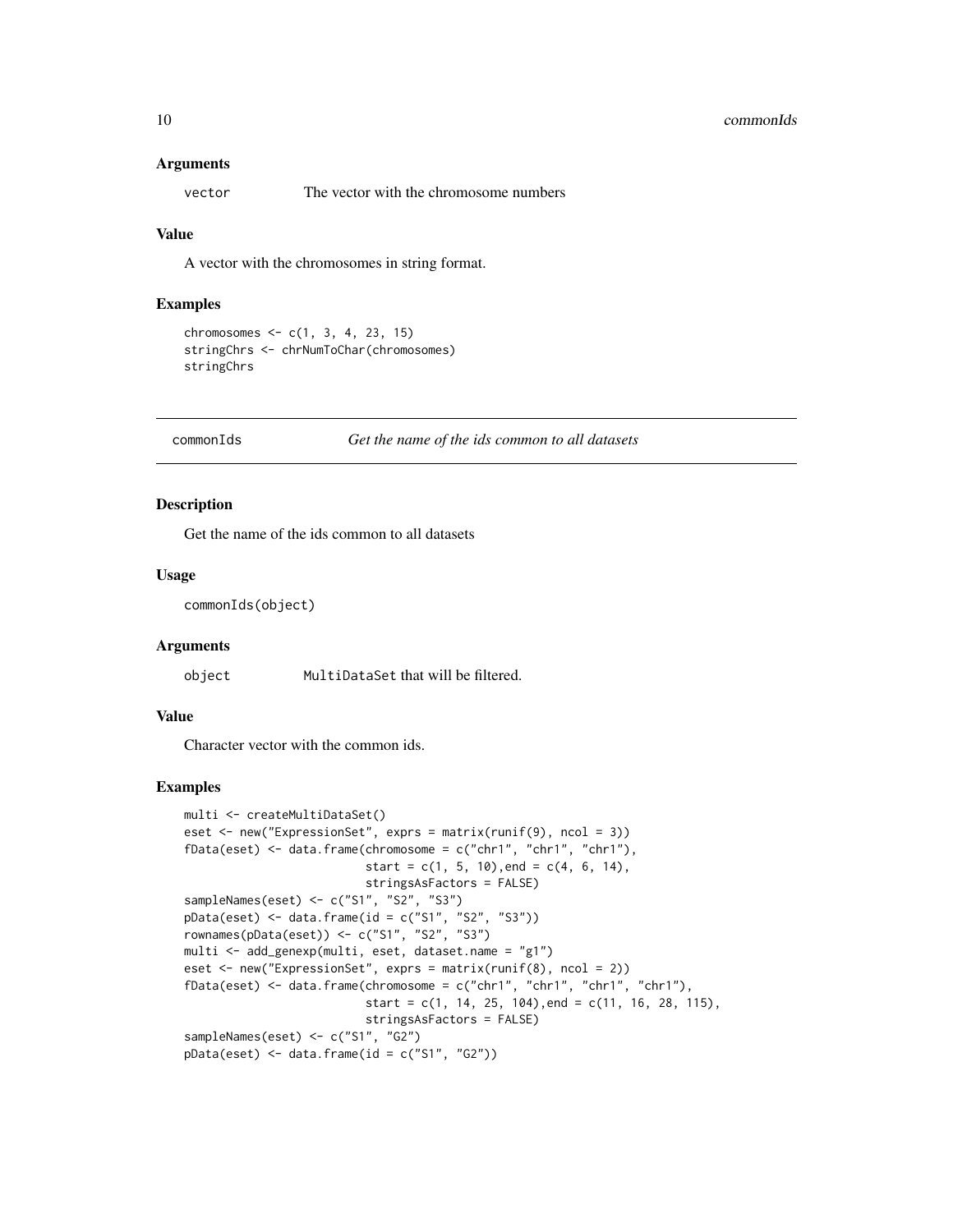#### <span id="page-10-0"></span>commonSamples 11

```
rownames(pData(eset)) <- c("S1", "G2")
multi <- add_genexp(multi, eset, dataset.name="g2")
commonIds(multi)
```
commonSamples *Method to select samples that are present in all datasets.*

#### **Description**

This method subsets the datasets to only contain the samples that are in all datasets. All sets will have the samples in the same order, taking into account that there can be duplicates.

#### Usage

```
commonSamples(object, unify.names = FALSE)
```
#### Arguments

| object      | MultiDataSet that will be filtered.                               |
|-------------|-------------------------------------------------------------------|
| unify.names | Logical indicating if sample names of the sets should be unified. |

#### Details

If unify.names is TRUE, the sample names of the sets will be unified using the id column of phenodata. This option is only possible when there are no duplicated ids.

#### Value

A new MultiDataSet with only the common samples.

```
multi <- createMultiDataSet()
eset <- new("ExpressionSet", exprs = matrix(runif(9), ncol = 3))
fData(eset) <- data.frame(chromosome = c("chr1", "chr1", "chr1"),
                          start = c(1, 5, 10), end = c(4, 6, 14),
                          stringsAsFactors = FALSE)
sampleNames(eset) <- c("S1", "S2", "S3")
pData(eset) <- data.frame(id = c("S1", "S2", "S3"))
rownames(pData(eset)) <- c("S1", "S2", "S3")
multi <- add_genexp(multi, eset, dataset.name = "g1")
eset <- new("ExpressionSet", exprs = matrix(runif(8), ncol = 2))
fData(eset) <- data.frame(chromosome = c("chr1", "chr1", "chr1", "chr1"),
                          start = c(1, 14, 25, 104), end = c(11, 16, 28, 115),
                          stringsAsFactors = FALSE)
sampleNames(eset) <- c("S1", "G2")
pData(eset) \leq data.frame(id = c("S1", "G2"))rownames(pData(eset)) <- c("S1", "G2")
```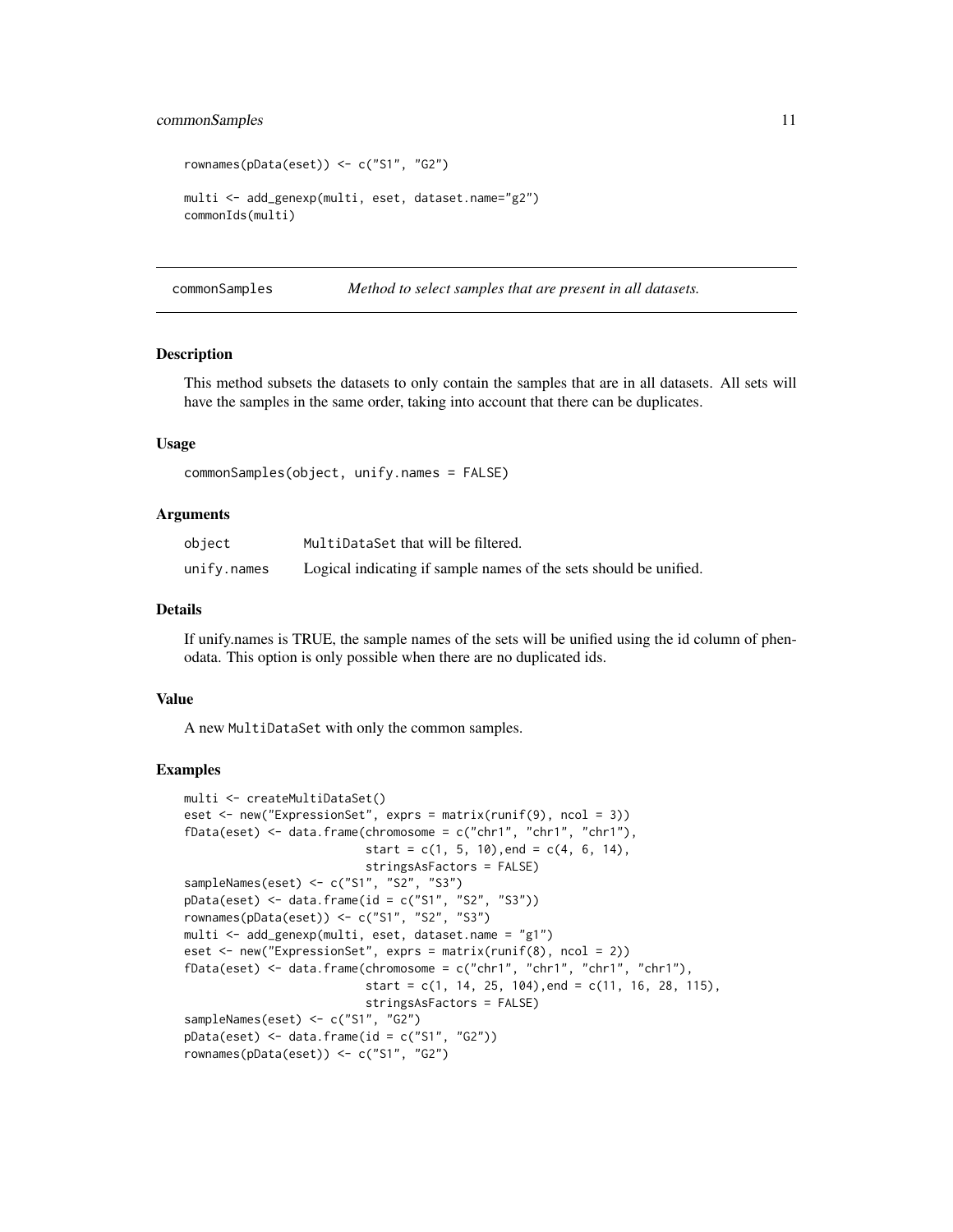```
multi <- add_genexp(multi, eset, dataset.name="g2")
commonSamples(multi)
```
getAssociation *Method to extrat feature result from a ResultSet*

# Description

Homologous methods from limma, getAssociation resturns a data.frame with the logFC and PValue per featrue for the selcted coef and for given result (rid).

#### Usage

```
getAssociation(object, rid = 1, coef = 2, contrast = NULL, fNames = NULL, ...)
```
#### Arguments

| object   | A ResultSet object.                                                                                                                                                   |
|----------|-----------------------------------------------------------------------------------------------------------------------------------------------------------------------|
| rid      | The name or index of the result to be extracted.                                                                                                                      |
| coef     | (default 2) Index of the coefficient to be extracted.                                                                                                                 |
| contrast | (default 1) When code corresponds to a multicate gorical variable, contast selects<br>the comparison.                                                                 |
| fNames   | (default c("chromosome", "start", "end", "genesymbol")) Corresponds to<br>the columns selected from fData that will be incorporated into the resulting<br>data.frame. |
|          | Further arguments passed to topTable                                                                                                                                  |

#### Value

A data.frame with the result of the association study, including P-Value and Fold Change.

```
data(rset)
getAssociation(rset, rid=1, fNames = c("chromosome", "position"))
```
<span id="page-11-0"></span>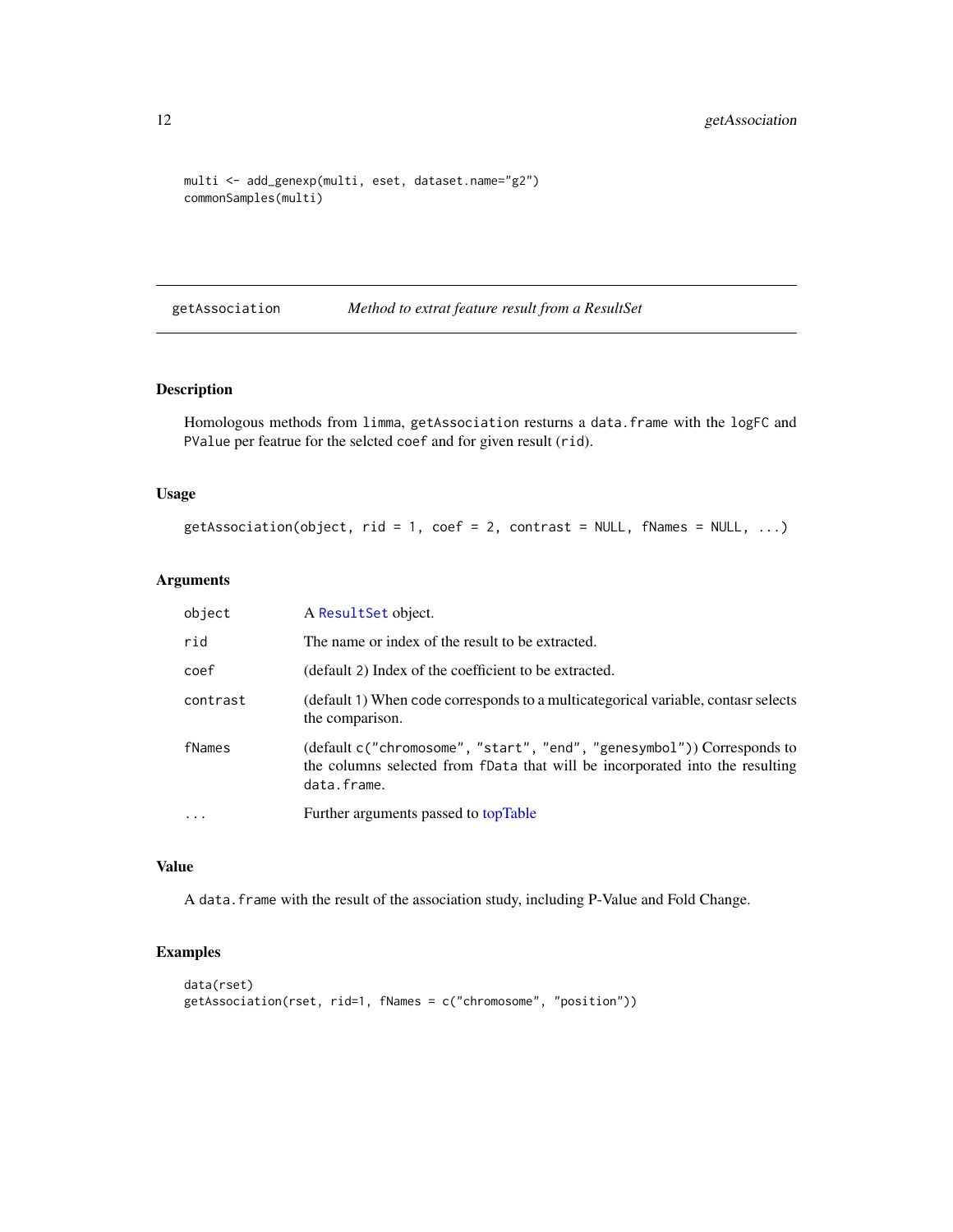<span id="page-12-0"></span>

Implementation of Clayton's lambda score for a vector of P-Values

#### Usage

 $lambdaClayton(x, trim = 0.5)$ 

# Arguments

| x    | Vector of P-Value |
|------|-------------------|
| trim | (default 0.5)     |

# Value

A lambda value, indicating the inflation/deflation of the analysis.

# Author(s)

Juan R. Gonzalez

# Examples

```
lambdaClayton(runif(30))
```
mae2mds *Convert a* MultiAssayExperiment *to a* MultiDataSet

# Description

This function creates a MultiDataSet using the data of a MultiAssayExperiment.

# Usage

```
mae2mds(MAE, warnings = TRUE)
```
## Arguments

| MAE      | aMultiAssayExperiment                              |
|----------|----------------------------------------------------|
| warnings | Logical to indicate if warnings will be displayed. |

# Value

MultiDataSet with the of the incoming MultiAssayExperiment.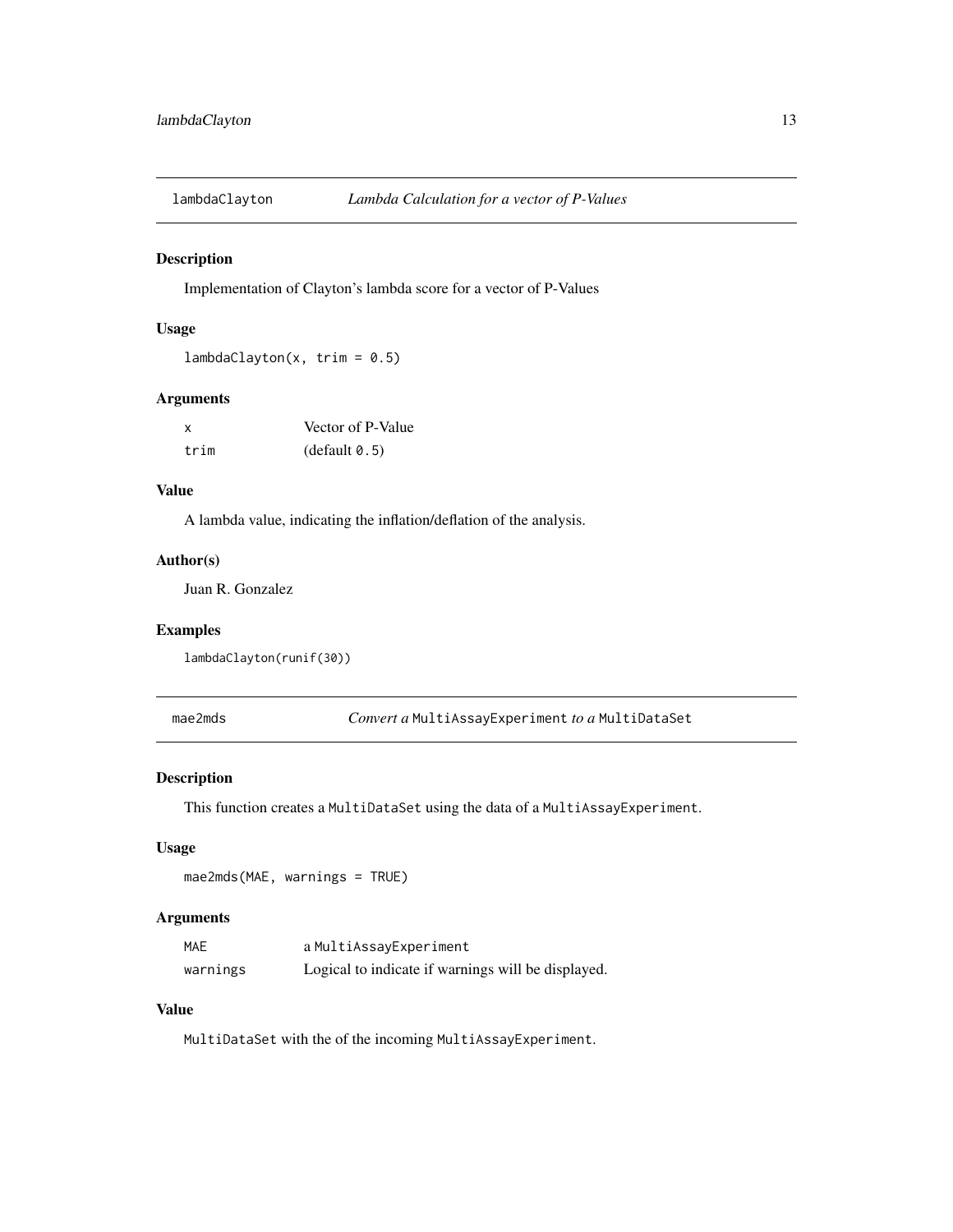<span id="page-13-0"></span>

This function creates a MultiAssayExperiment using the data of a MultiDataSet.

#### Usage

mds2mae(MDS)

#### Arguments

MDS a MultiDataSet

#### Value

MultiAssayExperiment with the of the incoming MultiDataSet.

<span id="page-13-1"></span>MultiDataSet *MultiDataSet: Implementation of the BRGE's basic classes*

#### Description

Implementation of the BRGE's (Bioinformatic Research Group in Epidemiology from Center for Research in Environmental Epidemiology) MultiDataSet and MethylationSet. MultiDataSet is designed for integrating multi omics data sets and MethylationSet to contain normalized methylation data. MultiDataSet for integrating multi omics data sets

# See Also

**[MultiDataSet](#page-14-1)**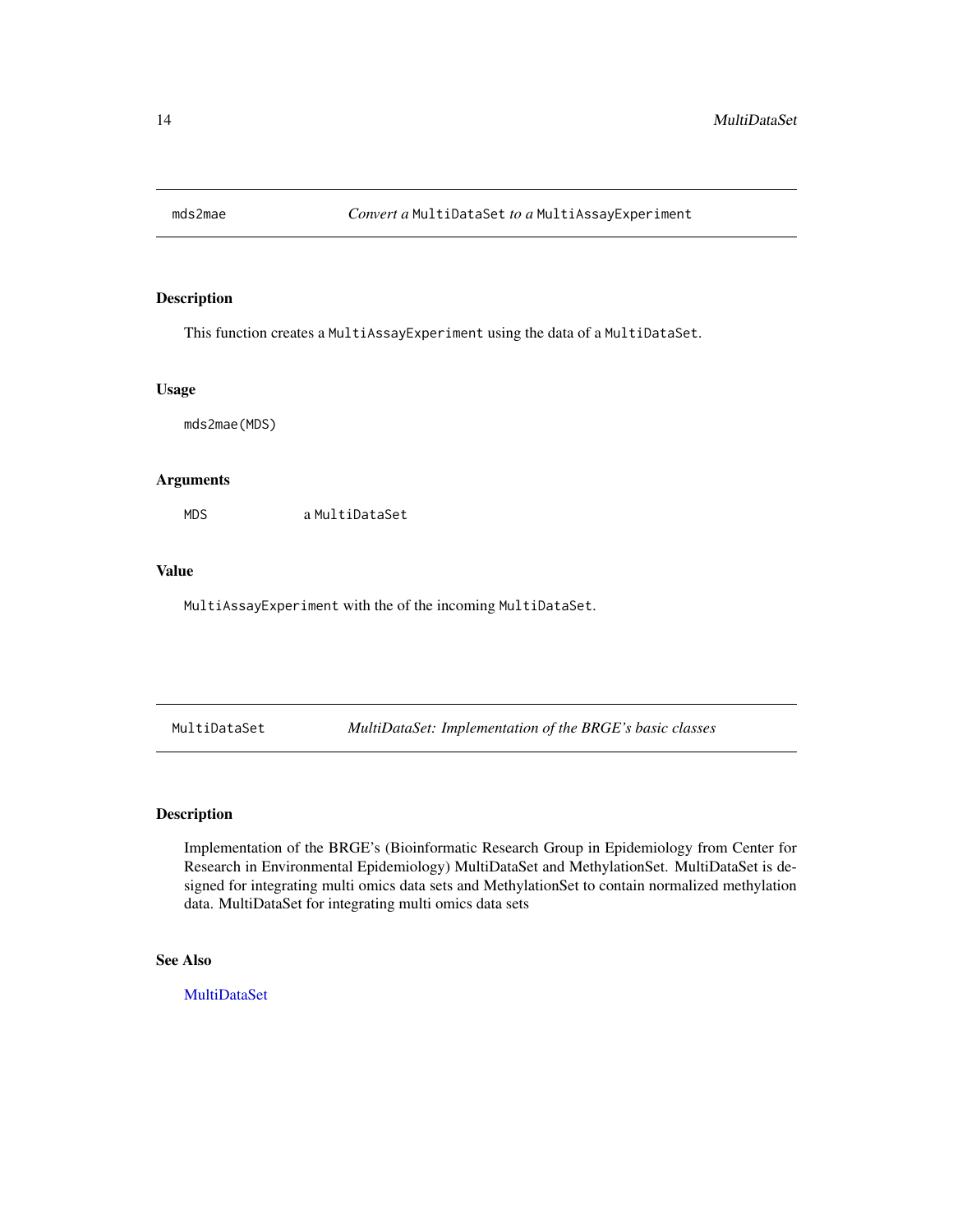<span id="page-14-1"></span><span id="page-14-0"></span>The class MultiDataSet is a superior class to store multiple datasets in form of triplets (assayDataphenoData-featureData). The datasets can be eSet or SummarizedExperiment derived or matrices.

#### Usage

```
## S4 method for signature 'MultiDataSet,eSet'
add_eset(
 object,
  set,
  dataset.type,
  dataset.name = NULL,
  sample.tables = "protocolData",
  feature.tables = NULL,
  warnings = TRUE,
 overwrite = FALSE,
 GRanges
)
## S4 method for signature 'MultiDataSet,ExpressionSet'
add_genexp(object, gexpSet, ...)
## S4 method for signature 'MultiDataSet, ExpressionSet'
add_rnaseq(object, rnaSet, ...)
## S4 method for signature 'MultiDataSet, GenomicRatioSet'
add_methy(object, methySet, ...)
## S4 method for signature 'MultiDataSet, RangedSummarizedExperiment'
add_rse(
 object,
  set,
 dataset.type,
  dataset.name = NULL,
  sample.tables = NULL,
  feature.tables = "elementMetadata",
 warnings = TRUE,
  overwrite = FALSE
)
## S4 method for signature 'MultiDataSet, SummarizedExperiment'
add_se(
 object,
```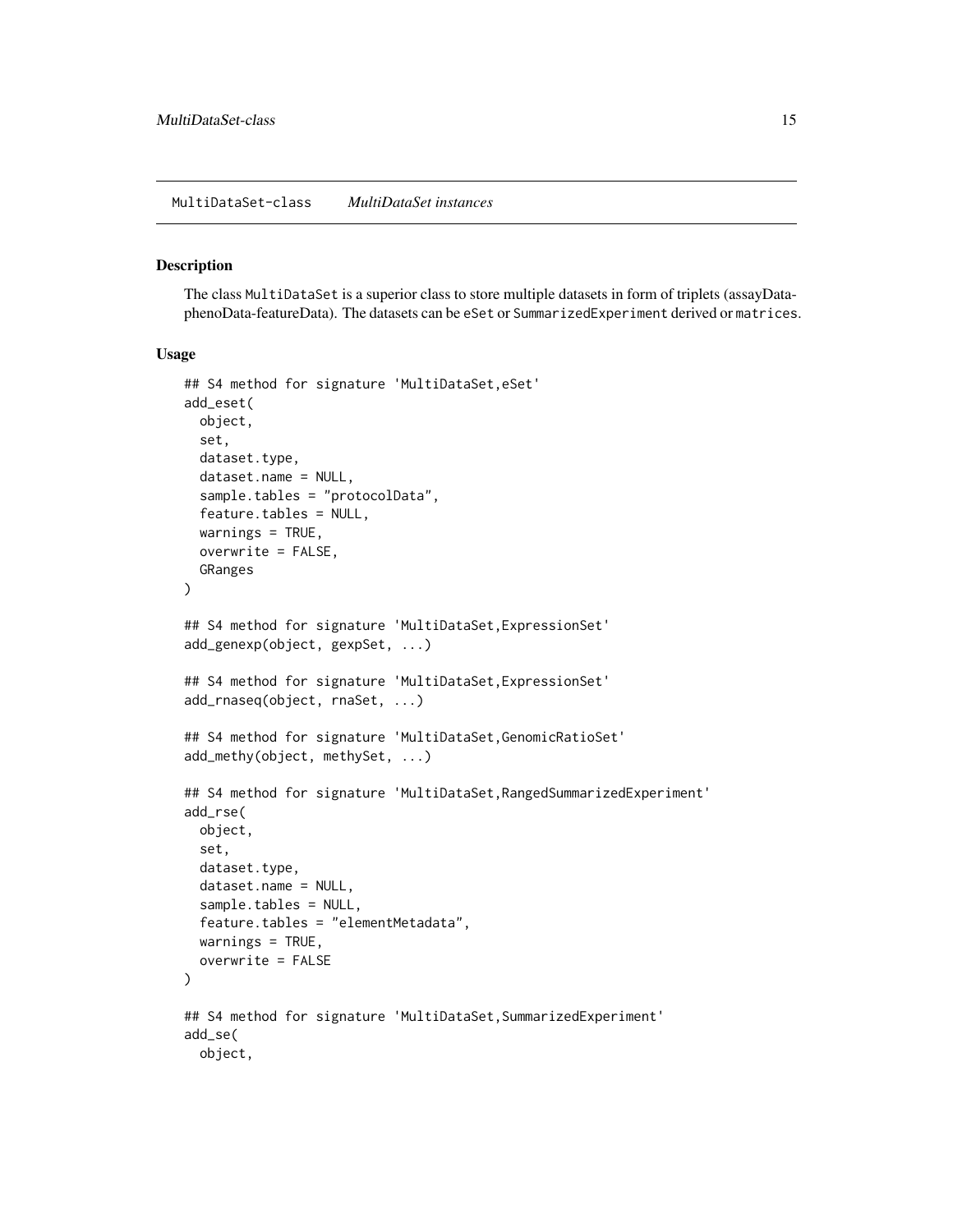```
set,
  dataset.type,
  dataset.name = NULL,
  sample.tables = NULL,
  feature.tables = "elementMetadata",
  warnings = TRUE,
  overwrite = FALSE,
  GRanges
)
## S4 method for signature 'MultiDataSet, SnpSet'
add_snps(object, snpSet, ...)
## S4 method for signature 'MultiDataSet,matrix'
add_table(
  object,
  set,
  dataset.type,
  dataset.name = NULL,
  warnings = TRUE,overwrite = FALSE
\lambda## S4 method for signature 'MultiDataSet'
as.list(x)
## S4 method for signature 'MultiDataSet'
commonIds(object)
## S4 method for signature 'MultiDataSet'
commonSamples(object, unify.names = FALSE)
createMultiDataSet()
## S4 method for signature 'MultiDataSet'
dims(x)
## S4 method for signature 'MultiDataSet'
w_iclusterplus(object, commonSamples = TRUE, ...)
## S4 method for signature 'MultiDataSet'
length(x)
## S4 method for signature 'MultiDataSet'
w_mcia(object, ...)
## S4 method for signature 'MultiDataSet'
names(x)
```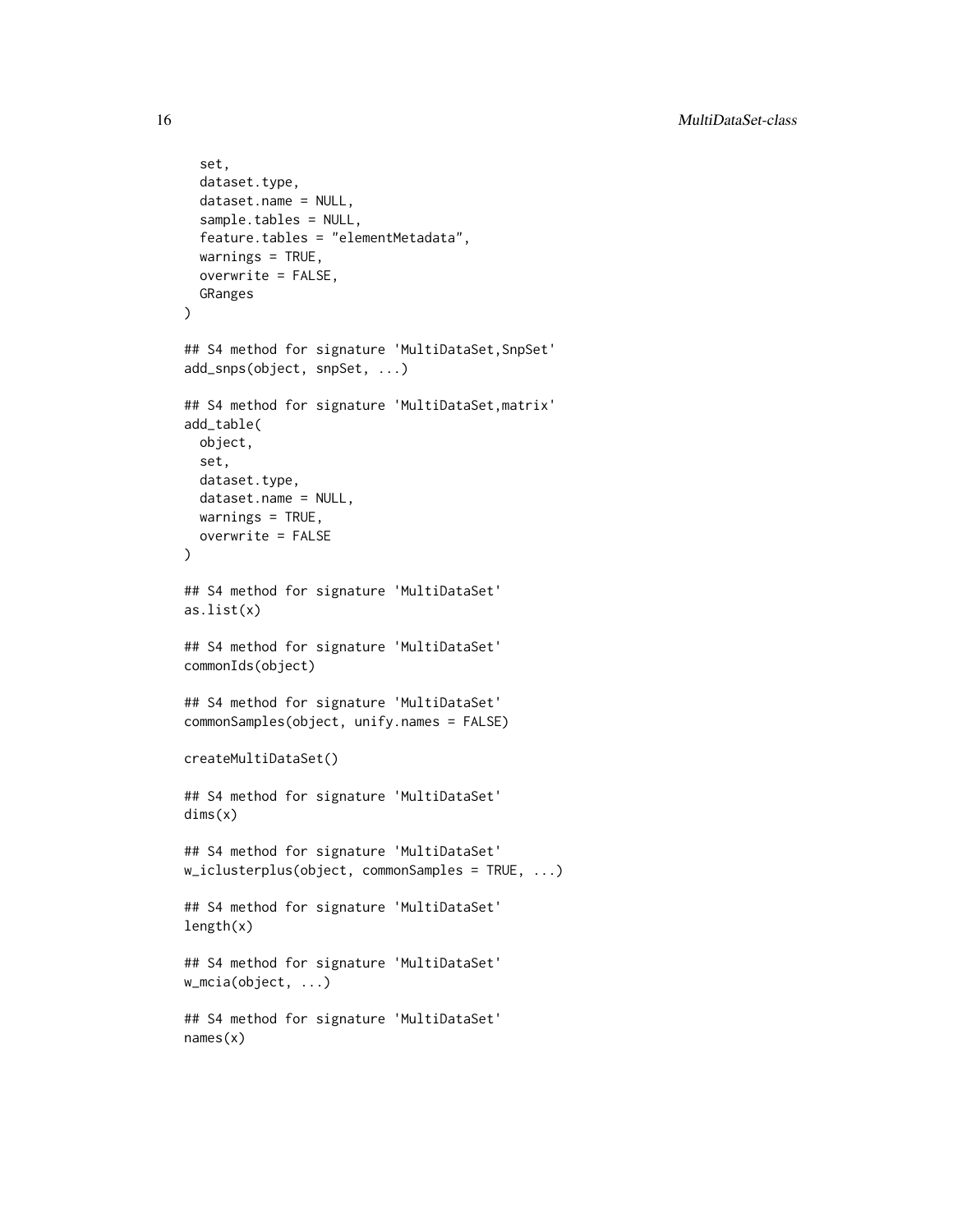## S4 method for signature 'MultiDataSet' ncol(x) ## S4 method for signature 'MultiDataSet' nrow(x) ## S4 method for signature 'MultiDataSet' rowRangesElements(object) ## S4 method for signature 'MultiDataSet' sampleNames(object) ## S4 method for signature 'MultiDataSet' assayData(object) ## S4 method for signature 'MultiDataSet' fData(object) ## S4 method for signature 'MultiDataSet' featureData(object) ## S4 method for signature 'MultiDataSet' pData(object) ## S4 method for signature 'MultiDataSet' phenoData(object) ## S4 method for signature 'MultiDataSet' rowRanges(x)

## S4 method for signature 'MultiDataSet,ANY,ANY' x[[i]]

## S4 method for signature 'MultiDataSet,ANY,ANY,ANY'  $x[i, j, k, \ldots, drop = FALSE]$ 

## S4 method for signature 'MultiDataSet'  $subset(x,$  feat, phe, warnings = TRUE, keep = TRUE)

#### Arguments

| object       | MultiDataSet                                                                                |
|--------------|---------------------------------------------------------------------------------------------|
| set          | Object derived from eset to be used to fill the slot.                                       |
| dataset.type | Character with the type of data of the omic set (e.g. expression, methylation)              |
| dataset.name | Character with the specific name for this set (NULL by default). It is useful<br>when there |
|              | sample. tables Character with the names of the slots with sample data besides phenoData.    |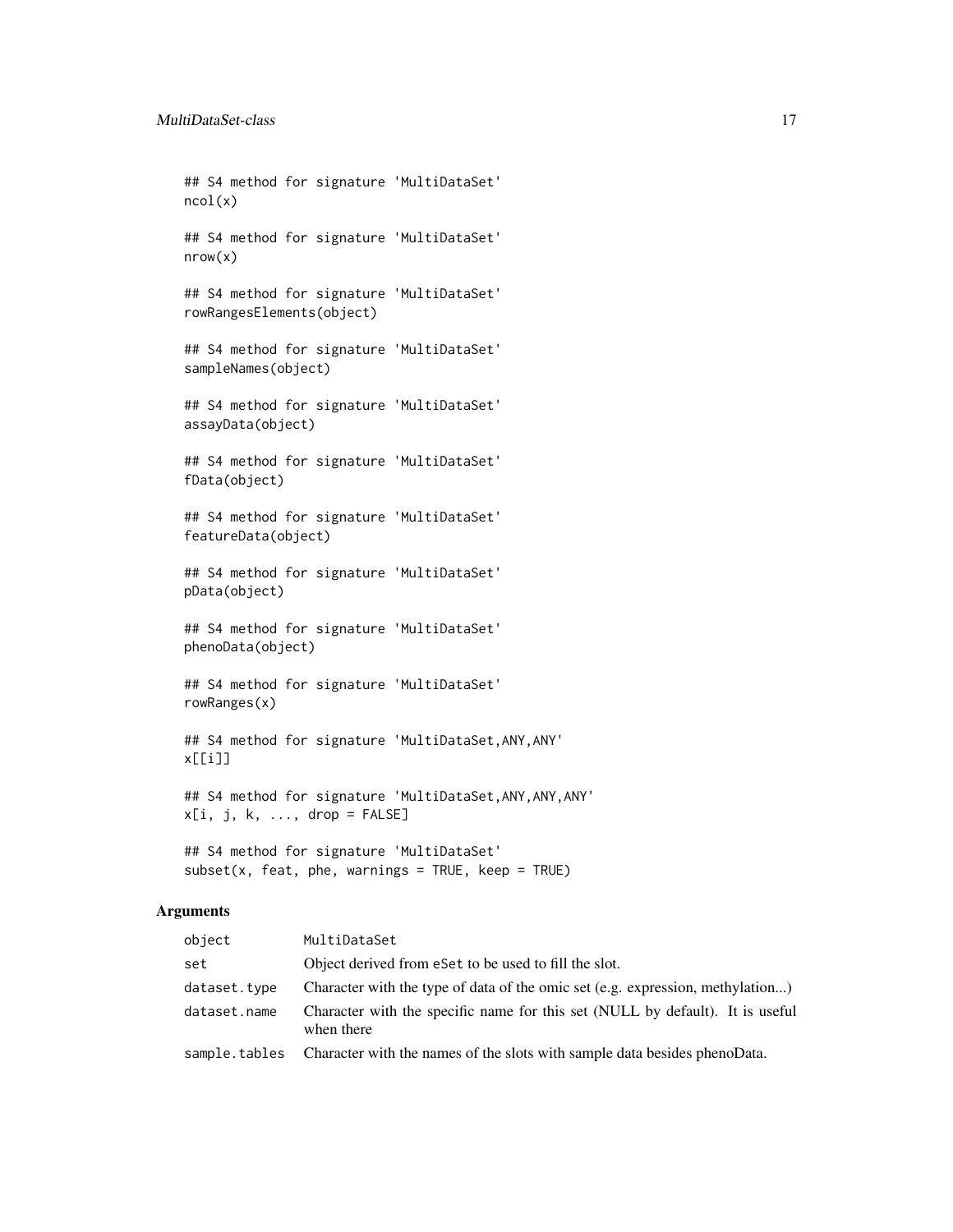|               | feature. tables Character with the names of the slots with feature data besides featureData.       |
|---------------|----------------------------------------------------------------------------------------------------|
| warnings      | Logical to indicate if warnings will be displayed.                                                 |
| overwrite     | Logical to indicate if the set stored in the slot will be overwritten.                             |
| GRanges       | GenomicRanges to be included in rowRanges slot.                                                    |
| gexpSet       | Expression Set to be used to fill the slot.                                                        |
|               | Further arguments passed to add_rse or add_se                                                      |
| rnaSet        | Expression Set to be used to fill the slot.                                                        |
| methySet      | GenomicRatioSet to be used to fill the slot.                                                       |
| snpSet        | SnpSet to be used to fill the slot.                                                                |
| x             | MultiDataSet                                                                                       |
| unify.names   | Logical indicating if sample names of the sets should be unified.                                  |
| commonSamples | Logical to indicate if common samples are selected                                                 |
| i             | Character corresponding to selected sample names. They should match the id<br>column of phenoData. |
| j             | Character with the name of the selected tables.                                                    |
| k             | GenomicRange used to filter the features.                                                          |
| drop          | If TRUE, sets with no samples or features will be discarded                                        |
| feat          | Logical expression indicating features to keep                                                     |
| phe           | Logical expression indicating the phenotype of the samples to keep                                 |
| keep          | If FALSE, sets where the expression cannot be evaluated will be discarded.                         |

#### Details

The names of the three lists (assayData, phenoData and featureData) must be the same.

# Value

MultiDataSet MultiDataSet

#### Methods (by generic)

- add\_eset: Method to add an eSet to MultiDataSet.
- add\_genexp: Method to add a slot of expression to MultiDataSet.
- add\_rnaseq: Method to add a slot of (RNASeq) expression to MultiDataSet.
- add\_methy: Method to add a slot of methylation to MultiDataSet from a GenomicRatioSet.
- add\_rse: Method to add a RangedSummarizedExperiment to MultiDataSet.
- add\_se: Method to add a SummarizedExperiment to MultiDataSet.
- add\_snps: Method to add a slot of SNPs to MultiDataSet.
- add\_table: Method to add a matrix to MultiDataSet.
- as.list: Returns a list with the first matrix of each dataset.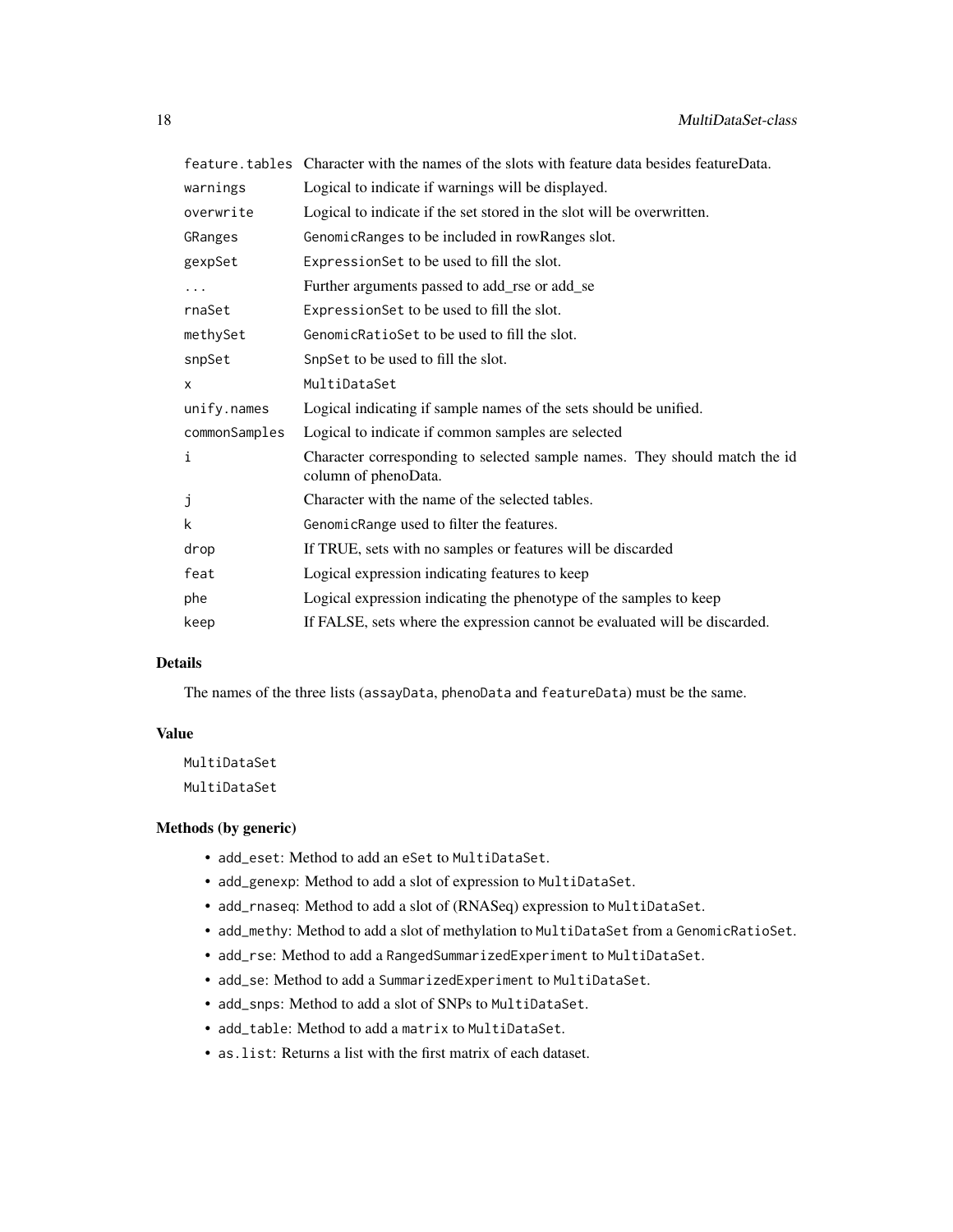#### <span id="page-18-0"></span>MultiDataSet-class 19

- commonIds: Get the name of the ids common to all datasets
- commonSamples: Get a MultiDataSet only with the samples present in all the tables
- dims: Returns the dimensions of the sets
- w\_iclusterplus: Apply iClusterPlus clustering method to a MultiDataSet object
- length: Returns the number of sets into the object.
- w\_mcia: Apply mcia integration method to a MultiDataSet object
- names: Get the names of the slots.
- ncol: Get number of samples of each set
- nrow: Get number of features of each set
- rowRangesElements: Get the name of the datasets that have rowRanges
- sampleNames: Get sample names
- assayData: Retrieve all assay data blocks.
- fData: Retrieve information on features.
- featureData: Retrieve information on features.
- pData: Retrieve information on experimental phenotypes
- phenoData: Retrieve information on experimental phenotypes
- rowRanges: Retrieve information on feature ranges.
- [[: Get a set from a slot
- [: Subset a MultiDataSet
- subset: Filter a subset using feature ids or phenotypes

#### Slots

assayData List of assayData elements.

phenoData List of AnnotatedDataFrame containing the phenoData of each assayData.

featureData List of AnnotatedDataFrame containing the featureData of each assayData.

rowRanges List of GenomicRanges containing the rowRanges of each assayData.

extraData List of other slots of the original object.

return\_method List of functions used to create the original object.

# See Also

[add\\_eset](#page-1-1), [add\\_rse](#page-4-2)

#### Examples

createMultiDataSet()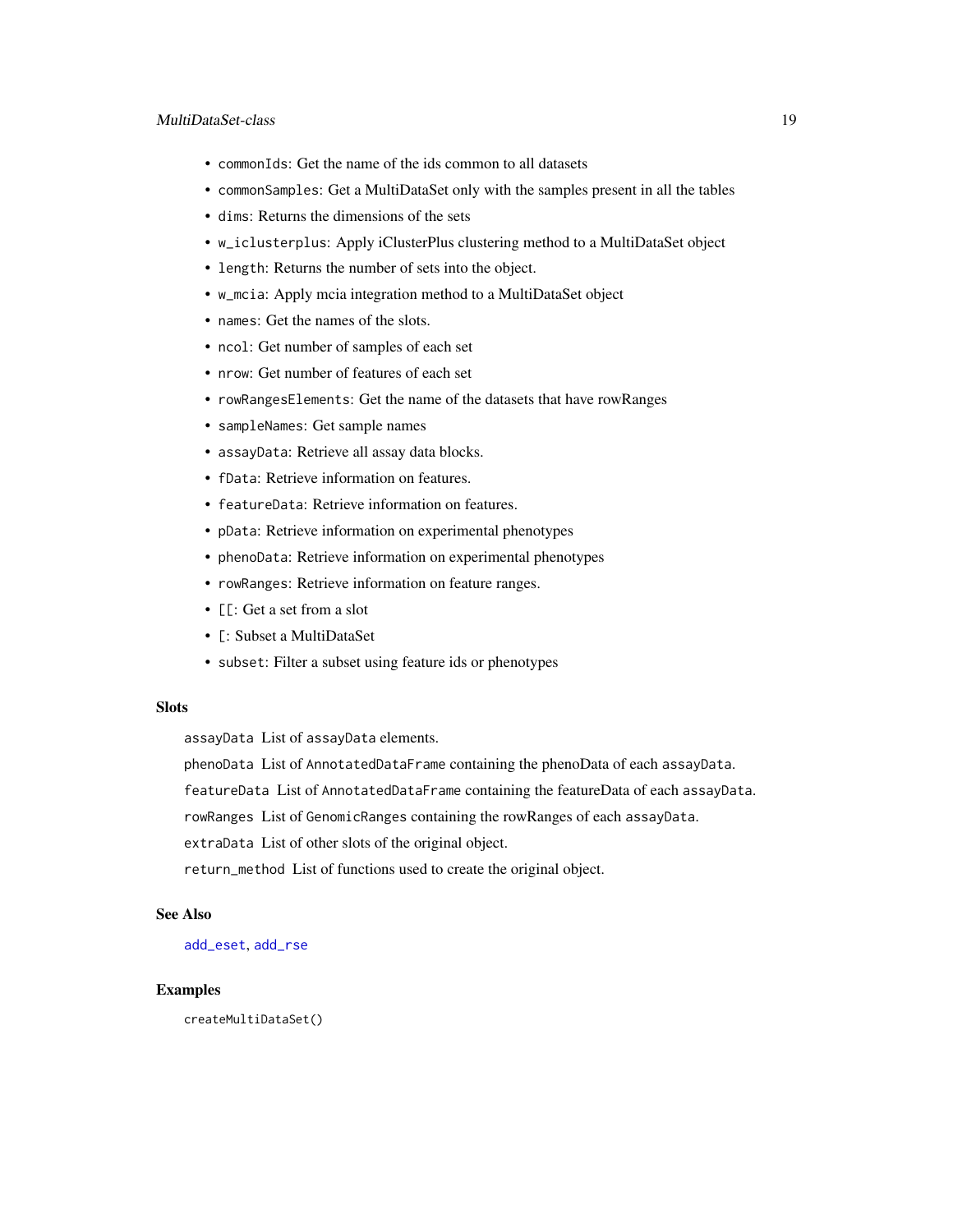<span id="page-19-0"></span>Method that returns a list with the options used to create the ResultSet.

#### Usage

```
opt(object)
```
# Arguments

object A [ResultSet](#page-20-1) object.

#### Value

A list with the options used to create the ResultSet.

# Examples

data(rset) opt(rset)

qq\_plot *Function to draw a QQ Plot from a vector of numbers*

# Description

Function to draw a QQ Plot from a vector of numbers

# Usage

```
qq_plot(values, show.lambda = TRUE)
```
# Arguments

| values      | Numeric vector of P. Values                                     |
|-------------|-----------------------------------------------------------------|
| show.lambda | (default: TRUE) If TRUE shows lambda score for the given model. |

#### Value

An object obtained from [ggplot.](#page-0-0)

```
data(rset)
rst <- getAssociation(rset, rid = 1, fNames = NULL)
qq_plot(rst$P.Value)
```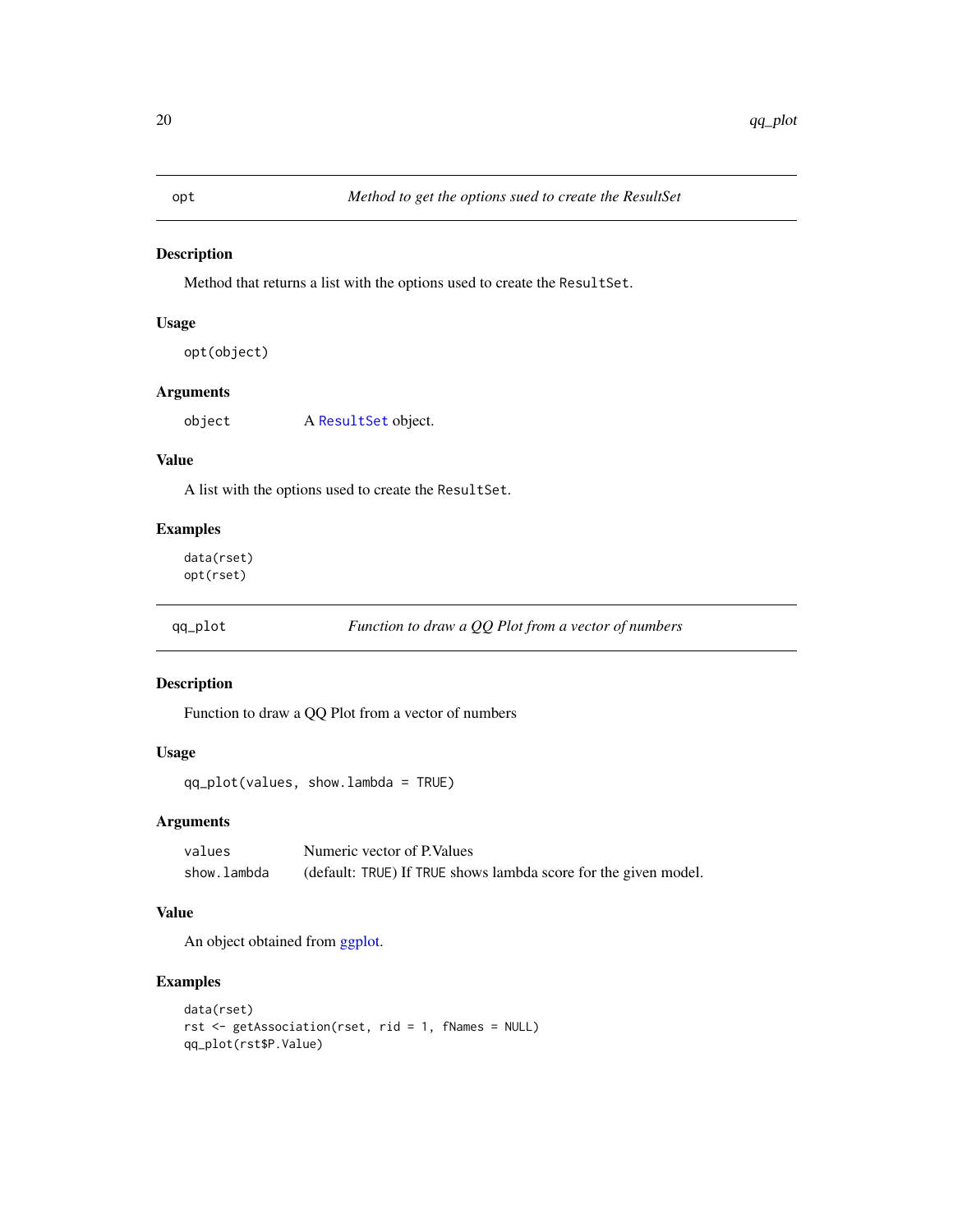<span id="page-20-1"></span><span id="page-20-0"></span>

Class ResultSet used to encapsulate results from MEAL and omicrexposome.

#### Usage

```
## S4 method for signature 'ResultSet'
fData(object)
## S4 method for signature 'ResultSet'
getAssociation(object, rid = 1, coef = 2, contrast = NULL, fNames = NULL, ...)
## S4 method for signature 'ResultSet'
length(x)
## S4 method for signature 'ResultSet'
names(x)
## S4 method for signature 'ResultSet'
opt(object)
## S4 method for signature 'ResultSet,ANY'
plot(
  x,
 y,
  rid = 1,coef = 2,
  contrast = NULL,
  type,
  tFC = 2,
  tPV = -log10(0.001),
  show.labels = TRUE,
  show.effect = FALSE,
  show.lambda = TRUE,
  fNames = c("chromosome", "start"),
  subset,
  highlight,
  ...
\lambda## S4 method for signature 'ResultSet'
varLabels(object)
create_resultset(fOrigin, lResults, fData, lOptions = list())
```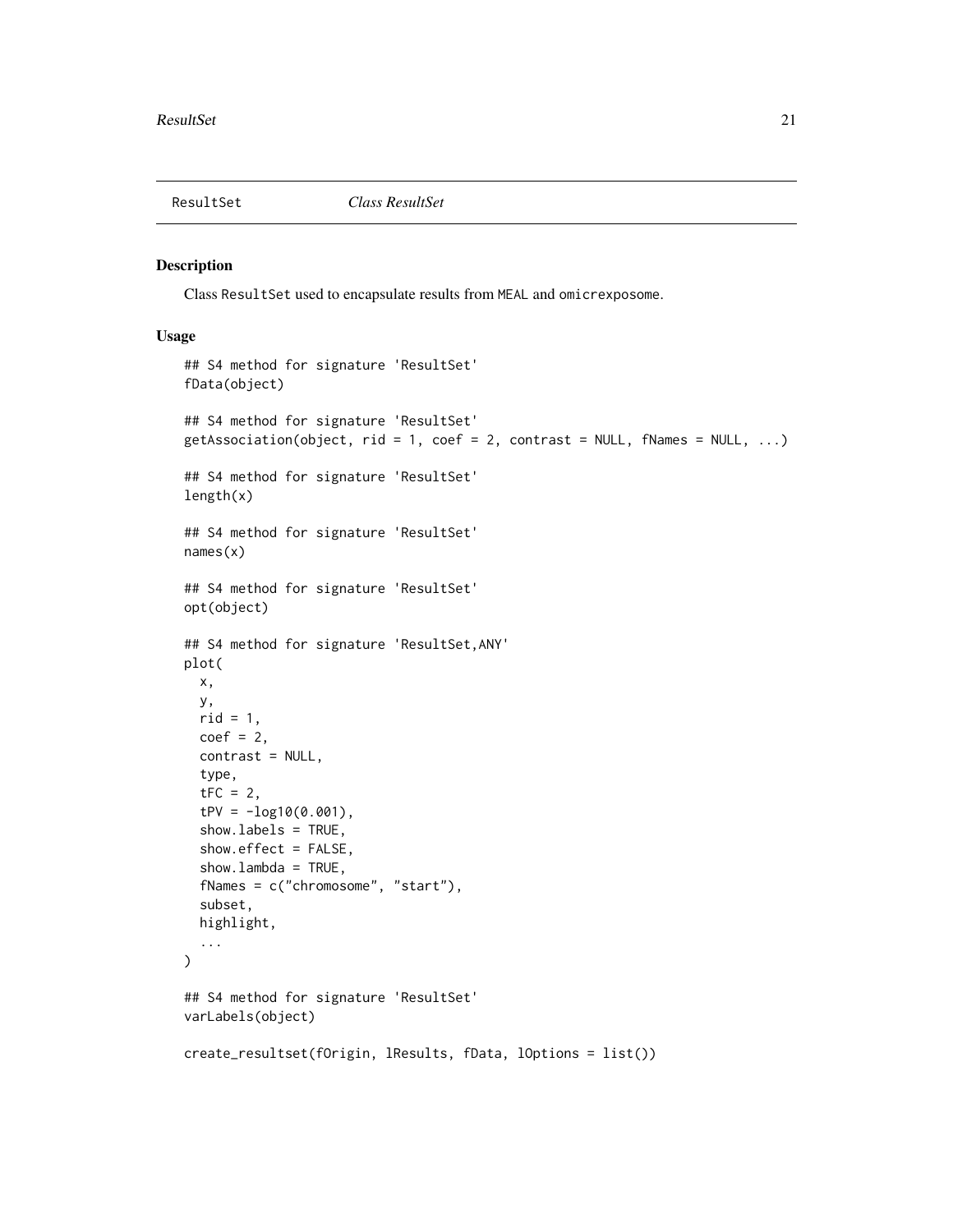# <span id="page-21-0"></span>Arguments

| object          | A ResultSet object.                                                                                   |
|-----------------|-------------------------------------------------------------------------------------------------------|
| rid             | Name or index of the internal result to be used                                                       |
| coef            | Coefficient to be returne, usually 2                                                                  |
| contrast        | Numeric matrix with the contrasts used to perform the analyses                                        |
| fNames          | Character vector with the names of the fData columns that will be added to the<br>results data.frame. |
|                 | Further arguments passed to topTable                                                                  |
| X               | A ResultSet object.                                                                                   |
| У               |                                                                                                       |
| type            | Type of plot to be drawn                                                                              |
| tFC             | Threshold for log FC of effect                                                                        |
| tPV             | Threshold for P-Value                                                                                 |
| show.labels     | (default TRUE) If set to TRUE, features are labelled.                                                 |
| show.effect     | (default: TRUE). Used in volcano plot. If TRUE, effect is shown as FC instead of<br>logFC.            |
| show.lambda     | (default: TRUE) If TRUE shows lambda score for the given model.                                       |
| subset          | GenomicRanges used to zoom a region in Manhattan plot                                                 |
| highlight       | GenomicRanges used to highlight a region in Manhattan plot                                            |
| fOrigin         | Chracter with the function used to run the analysis.                                                  |
| <b>lResults</b> | List with the results                                                                                 |
| fData           | List with the feature data.                                                                           |
| 10ptions        | List with additional options                                                                          |

#### Value

An object of class ResultSet

# Methods (by generic)

- fData: Returns data.frame with feature's data.
- getAssociation: Getter to obtain the raw data.frame from association and integration analysis.
- length: Returns the amoung of analyses stored in the ResultSet.
- names: Returns the names of the omics data used to create the ResultSet.
- opt: Returns a list with the options used to create the ResultSet
- plot: Allows to plot a series of plots (QQ plot, Manhattan plot and Volcano plot) depending on the results stored in the ResultSet.
- varLabels: Returns the names of the variables of the models used in a ResultSet.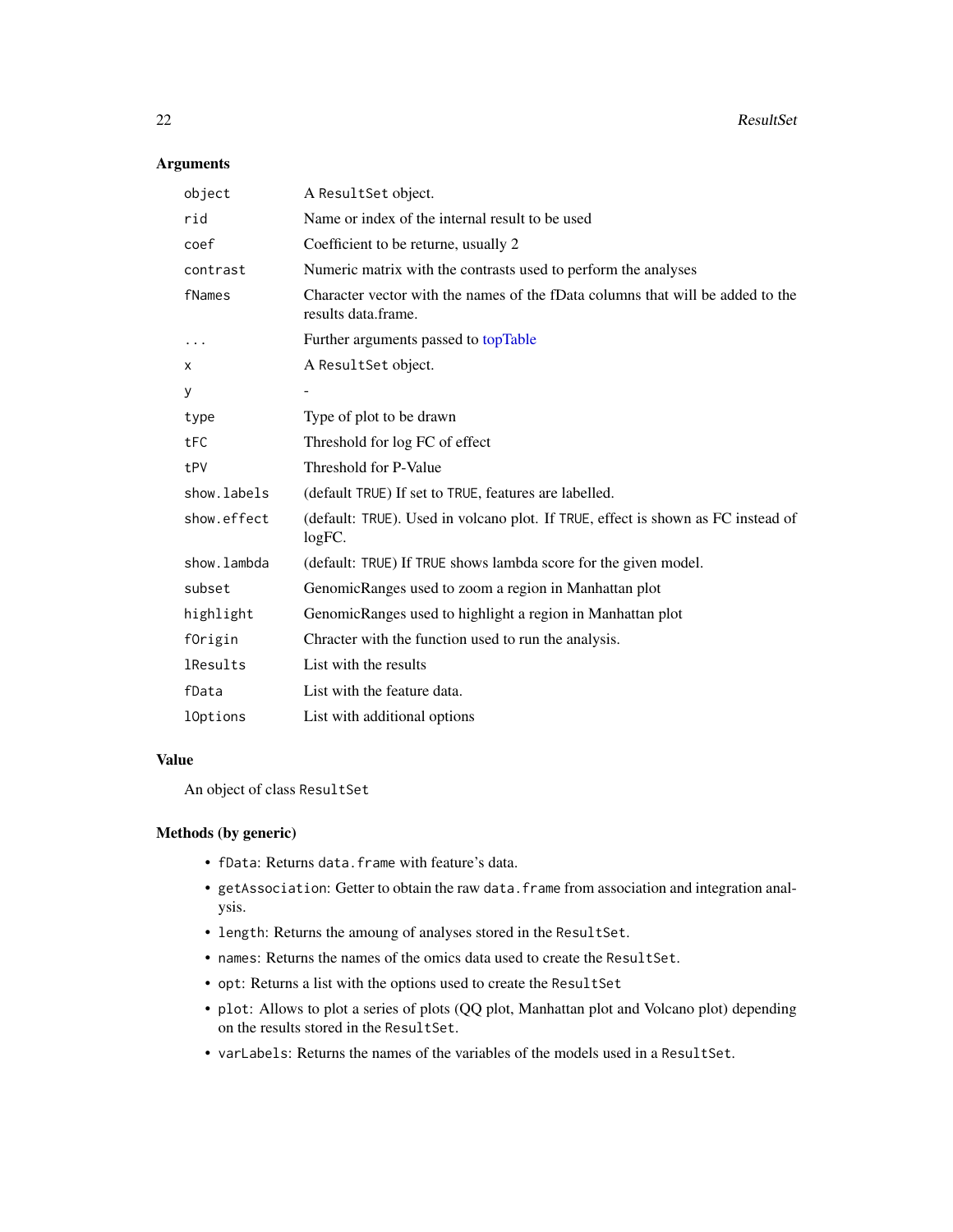# <span id="page-22-0"></span>Slots

fun\_origin Character containing the function that creates the object. results List containing the results of the association/integration. fData List containing the feature-data of the original objects. options list of options used to create the ResultSet.

# Examples

```
create_resultset("hello", list(), list(), list())
```
rowRangesElements *Get the name of the datasets that have rowRanges*

#### Description

Get the name of the datasets that have rowRanges

#### Usage

rowRangesElements(object)

#### Arguments

object MultiDataSet

# Value

Character vector with the slots that have rowRanges.

```
multi <- createMultiDataSet()
eset <- new("ExpressionSet", exprs = matrix(runif(10), 5))
eset2 <- new("ExpressionSet", exprs = matrix(runif(8), ncol = 2))
fData(eset2) <- data.frame(chromosome = c("chr1", "chr1", "chr1", "chr1"),
                          start = c(1, 14, 25, 104), end = c(11, 16, 28, 115),
                          stringsAsFactors = FALSE)
multi <- add_eset(multi, eset, "exampledata", GRanges = NA)
multi <- add_genexp(multi, eset2)
rowRangesElements(multi)
```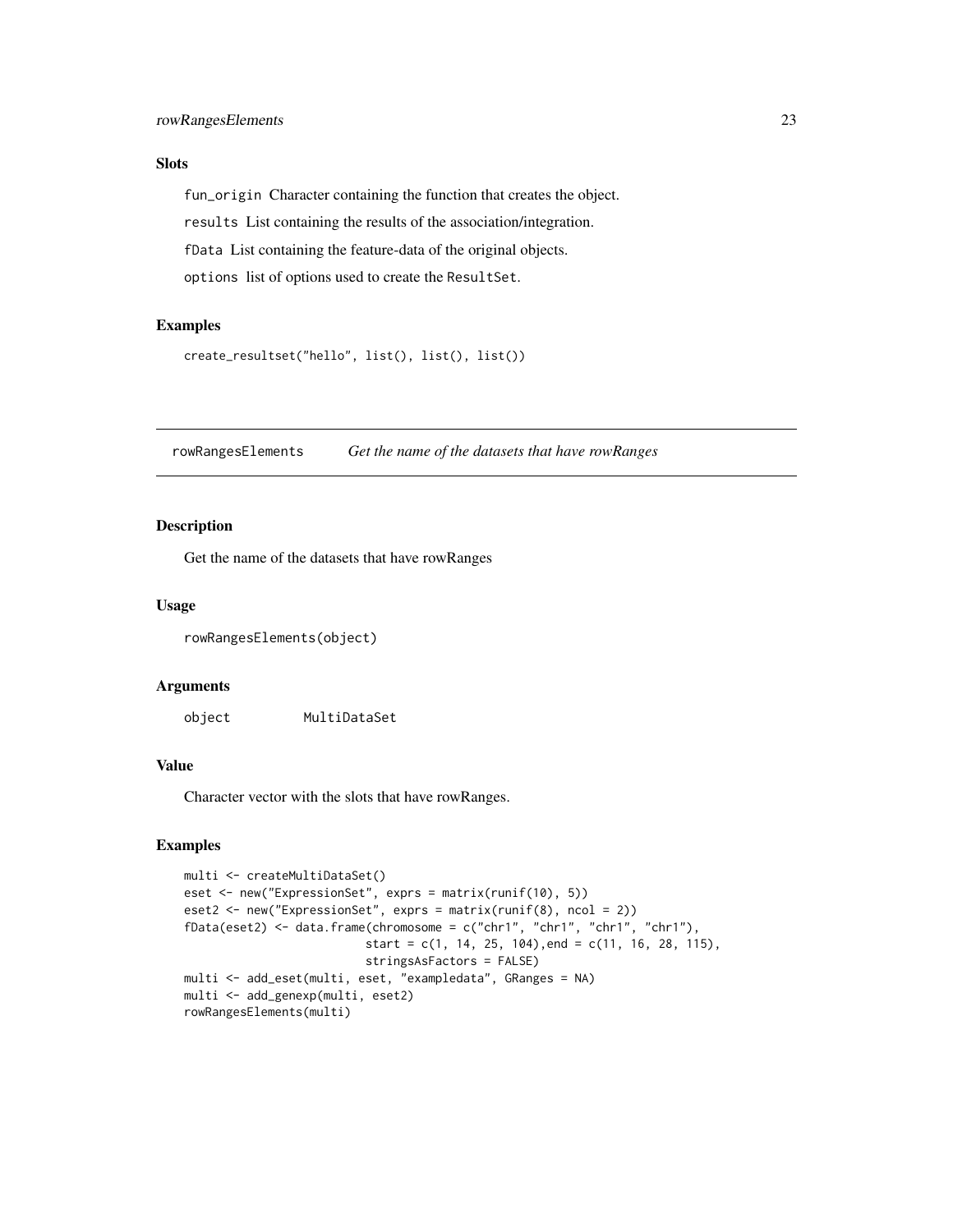<span id="page-23-0"></span>

Example ResultSet used in the functions examples and in the tests. The script used to generate it can be found in inst/scripts.

# Usage

rset

# Format

ResultSet

volcano\_plot *Function to draw a Volcano Plot*

# Description

Function that takes two numeric vectors (P-Value and fold change) and draws a volcano plot using ggplot2

#### Usage

```
volcano_plot(
 pval,
  fc,
  names,
  size = 2,
  tFC = 2,
  tPV = -log10(0.001),
  show.labels = TRUE,
  show.effect = FALSE
)
```
# Arguments

| pval  | numeric vector of P. Values                                             |
|-------|-------------------------------------------------------------------------|
| fc    | numeric vector of fold change                                           |
| names | character vector with the feature's names.                              |
| size  | (default 2) Sice of the labels in case they are placed.                 |
| tFC.  | (default 2) fold change threshold. It can be set to NULL to not filter. |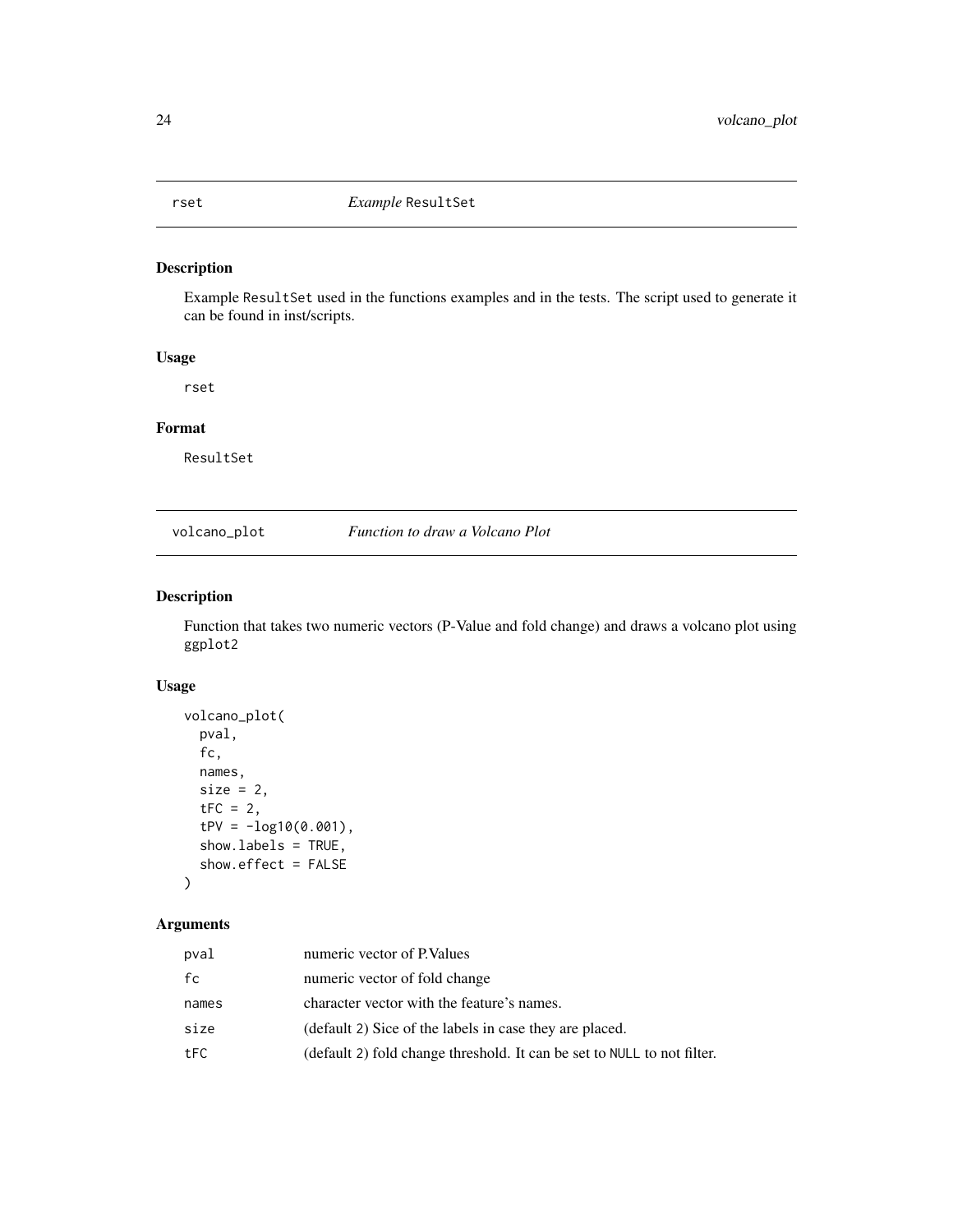# <span id="page-24-0"></span>w\_iclusterplus 25

| tPV         | (default $-\log 10(0.001)$ ) P-Value threshold. It can be set to NULL to not filter.                         |
|-------------|--------------------------------------------------------------------------------------------------------------|
| show.labels | (default TRUE) If set to TRUE, features are labelled.                                                        |
| show.effect | (default FALSE) If set to TRUE, the X-axis will should 2 <sup>1</sup> logFC instead to the<br>default logFC. |

# Value

A ggplot object

# Examples

```
data(rset)
w1 <- getAssociation(rset, rid = 1, fNames = NULL)
volcano_plot(w1$P.Value, w1$logFC, rownames(w1))
```

| w_iclusterplus |  | Apply iClusterPlus clustering method to a MultiDataSet object |
|----------------|--|---------------------------------------------------------------|
|                |  |                                                               |

# Description

Method [iClusterPlus](#page-0-0) is applied on a [MultiDataSet](#page-13-1) object after getting the common samples along all the contained datasets.

# Usage

```
w_iclusterplus(object, commonSamples = TRUE, ...)
```
# Arguments

| object                  | MultiDataSet                                                      |
|-------------------------|-------------------------------------------------------------------|
|                         | common Samples Logical to indicate if common samples are selected |
| $\cdot$ $\cdot$ $\cdot$ | Arguments passed to function iClusterPlus                         |

# Value

A list of results from [iClusterPlus](#page-0-0)

# Note

Argument type for [iClusterPlus](#page-0-0) is filled within the method.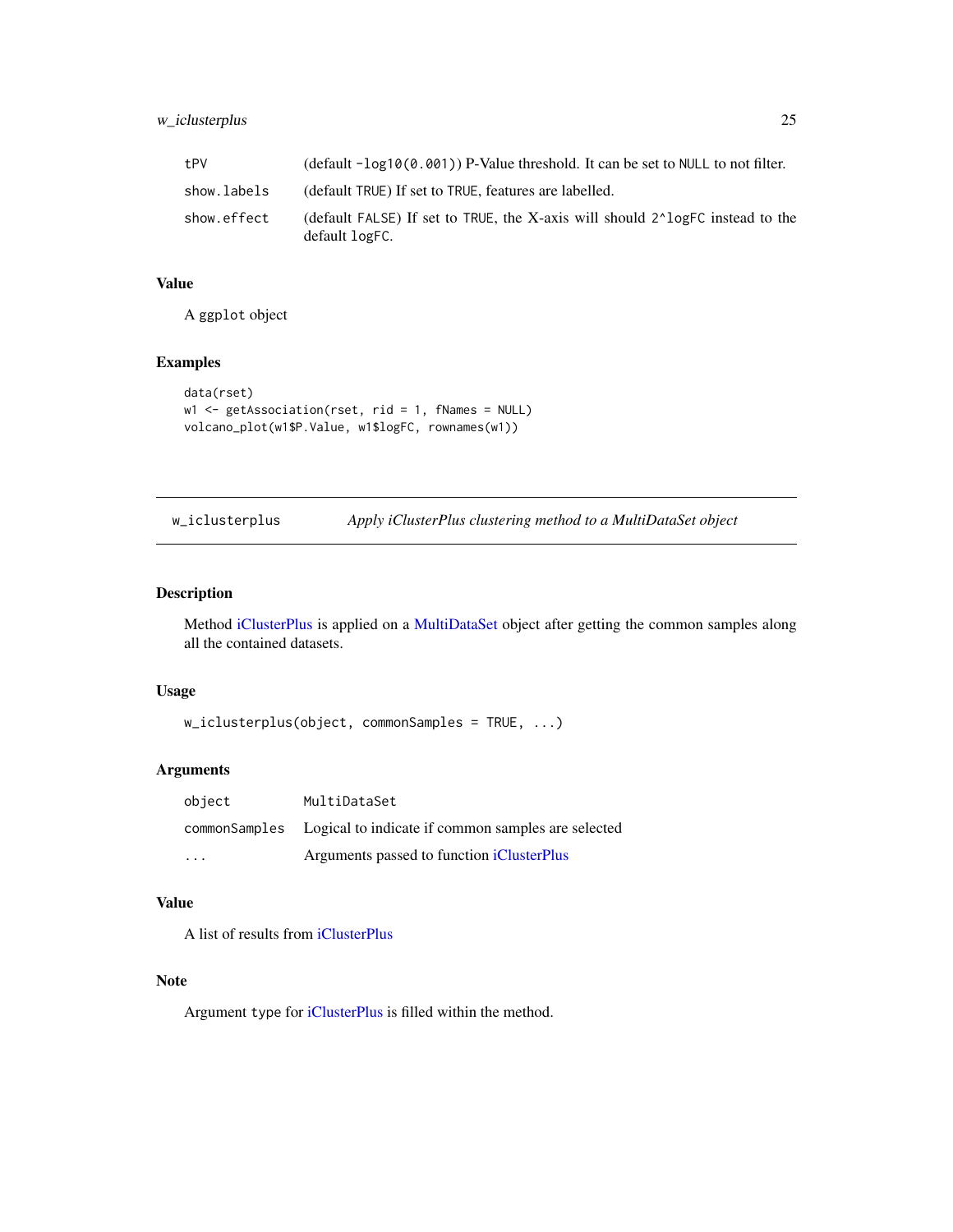<span id="page-25-0"></span>

Method [mcia](#page-0-0) is applied on a [MultiDataSet](#page-13-1) object after getting the common samples along all the contained datasets.

# Usage

w\_mcia(object, ...)

# Arguments

| object   | MultiDataSet                      |
|----------|-----------------------------------|
| $\cdots$ | Arguments passed to function meia |

# Value

A list of results from [mcia](#page-0-0)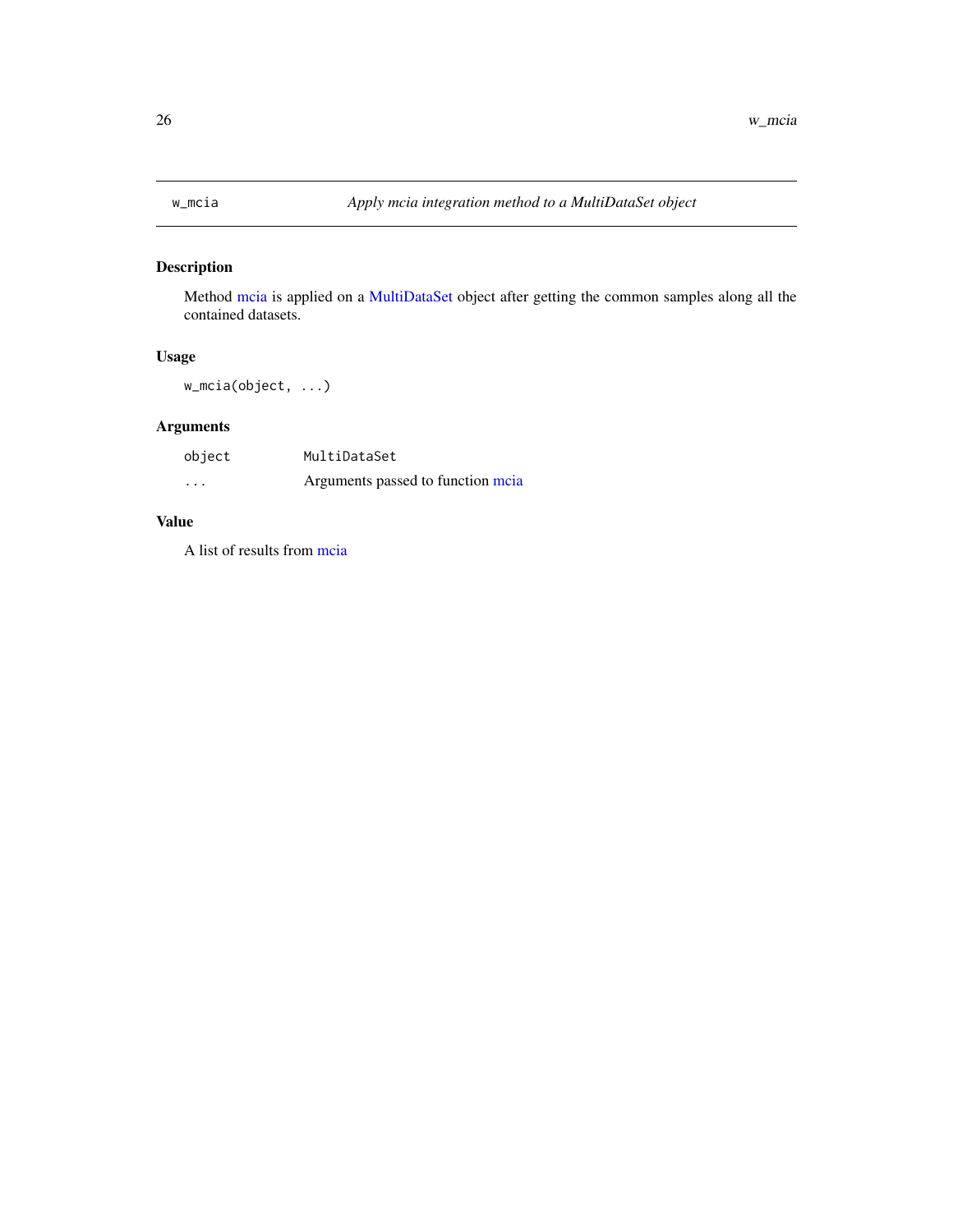# <span id="page-26-0"></span>**Index**

∗ datasets rset, [24](#page-23-0) [ *(*MultiDataSet-class*)*, [15](#page-14-0) [,MultiDataSet,ANY,ANY,ANY-method *(*MultiDataSet-class*)*, [15](#page-14-0) [[,MultiDataSet,ANY,ANY-method *(*MultiDataSet-class*)*, [15](#page-14-0) add\_eset, [2,](#page-1-0) *[19](#page-18-0)* add\_eset, MultiDataSet, eSet-method *(*MultiDataSet-class*)*, [15](#page-14-0) add\_genexp, *[3](#page-2-0)*, [3](#page-2-0) add\_genexp,MultiDataSet,ExpressionSet-method *(*MultiDataSet-class*)*, [15](#page-14-0) add\_methy, *[3](#page-2-0)*, [4](#page-3-0) add\_methy,MultiDataSet,GenomicRatioSet-method fData,MultiDataSet-method *(*MultiDataSet-class*)*, [15](#page-14-0) add  $r$ naseg,  $3, 5$  $3, 5$  $3, 5$ add\_rnaseq,MultiDataSet,ExpressionSet-method featureData *(*MultiDataSet-class*)*, [15](#page-14-0) *(*MultiDataSet-class*)*, [15](#page-14-0) add\_rse, [5,](#page-4-0) *[19](#page-18-0)* add\_rse,MultiDataSet,RangedSummarizedExperiment-method *(*MultiDataSet-class*)*, [15](#page-14-0) add\_se, [7](#page-6-0) add\_se,MultiDataSet,SummarizedExperiment-method *(*MultiDataSet-class*)*, [15](#page-14-0) add\_snps, *[3](#page-2-0)*, [8](#page-7-0) add\_snps,MultiDataSet,SnpSet-method *(*MultiDataSet-class*)*, [15](#page-14-0) add\_table, [8](#page-7-0) add\_table,MultiDataSet,matrix-method *(*MultiDataSet-class*)*, [15](#page-14-0) as.list *(*MultiDataSet-class*)*, [15](#page-14-0) as.list,MultiDataSet-method *(*MultiDataSet-class*)*, [15](#page-14-0) assayData *(*MultiDataSet-class*)*, [15](#page-14-0) assayData,MultiDataSet-method *(*MultiDataSet-class*)*, [15](#page-14-0) commonIds, [10](#page-9-0) commonIds,MultiDataSet-method *(*MultiDataSet-class*)*, [15](#page-14-0) commonSamples, [11](#page-10-0) commonSamples,MultiDataSet-method *(*MultiDataSet-class*)*, [15](#page-14-0) create\_resultset *(*ResultSet*)*, [21](#page-20-0) createMultiDataSet *(*MultiDataSet-class*)*, [15](#page-14-0) dims *(*MultiDataSet-class*)*, [15](#page-14-0) dims,MultiDataSet-method *(*MultiDataSet-class*)*, [15](#page-14-0) fData *(*MultiDataSet-class*)*, [15](#page-14-0) *(*MultiDataSet-class*)*, [15](#page-14-0) fData,ResultSet-method *(*ResultSet*)*, [21](#page-20-0) featureData,MultiDataSet-method *(*MultiDataSet-class*)*, [15](#page-14-0) getAssociation, [12](#page-11-0) getAssociation,ResultSet-method *(*ResultSet*)*, [21](#page-20-0) ggplot, *[20](#page-19-0)* iClusterPlus, *[25](#page-24-0)* lambdaClayton, [13](#page-12-0) length *(*MultiDataSet-class*)*, [15](#page-14-0) length,MultiDataSet-method *(*MultiDataSet-class*)*, [15](#page-14-0) length,ResultSet-method *(*ResultSet*)*, [21](#page-20-0) mae2mds, [13](#page-12-0) mcia, *[26](#page-25-0)* mds2mae, [14](#page-13-0) MultiDataSet, *[14](#page-13-0)*, [14,](#page-13-0) *[25,](#page-24-0) [26](#page-25-0)* MultiDataSet-class, [15](#page-14-0)

chrNumToChar, [9](#page-8-0)